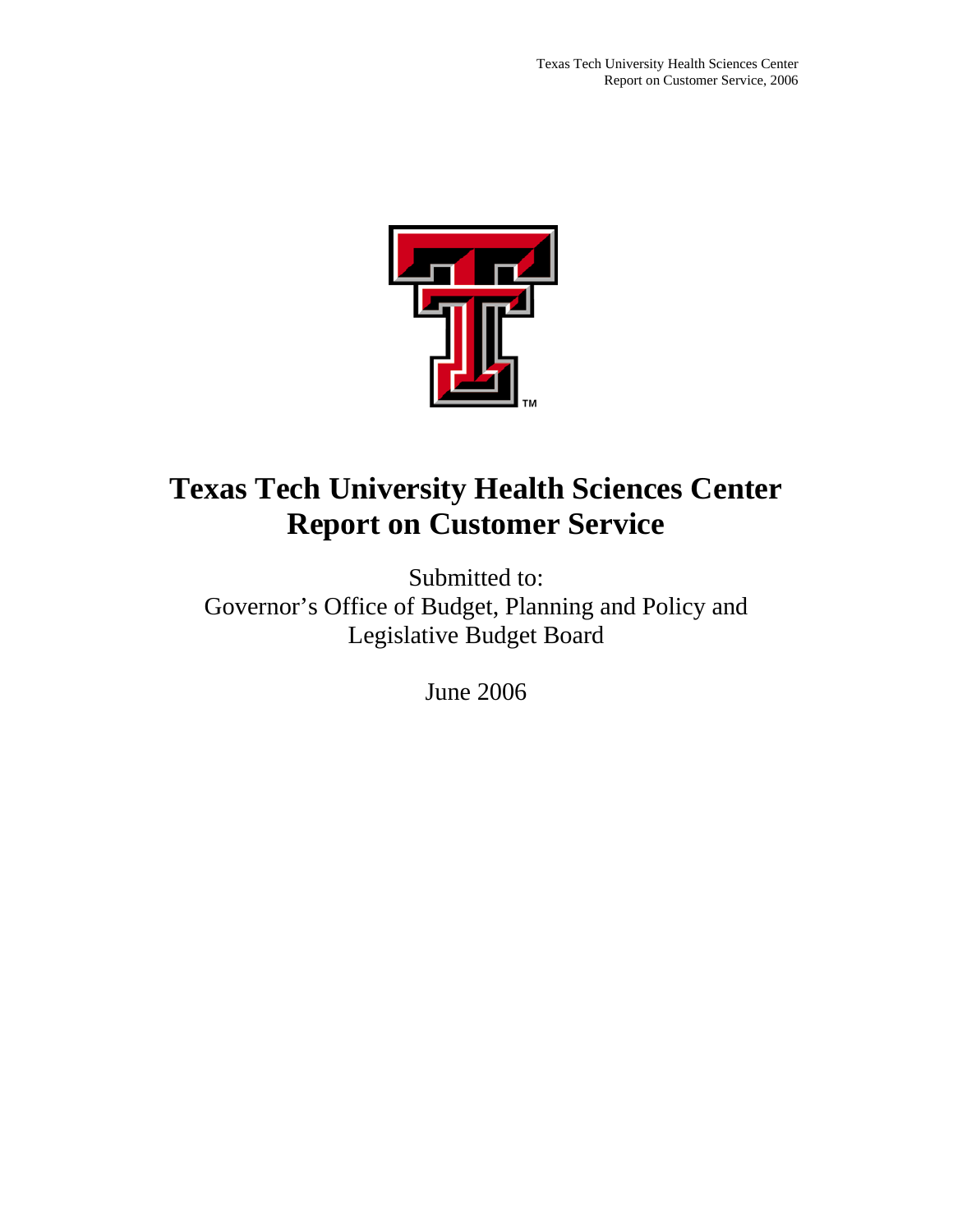# **Section 1**

# **Inventory of External Customers by Strategy (with a brief description of types of services provided)**

| <b>Strategy</b>                              | <b>Customer</b>                                                                 | <b>Brief Description of</b><br><b>Service Provided</b>                                                                                                                                                                                                          |
|----------------------------------------------|---------------------------------------------------------------------------------|-----------------------------------------------------------------------------------------------------------------------------------------------------------------------------------------------------------------------------------------------------------------|
| A. Goal:                                     |                                                                                 |                                                                                                                                                                                                                                                                 |
| <b>Instruction/Operations</b>                |                                                                                 |                                                                                                                                                                                                                                                                 |
| A.1.1. Medical Education                     | <b>Medical Students</b>                                                         | Provides medical education                                                                                                                                                                                                                                      |
|                                              |                                                                                 | for M.D. degree                                                                                                                                                                                                                                                 |
| A.1.2. Biomedical Sciences<br>Training       | <b>Graduate Students</b>                                                        | Provides graduate level<br>education in the biomedical<br>sciences                                                                                                                                                                                              |
| A.1.3. Allied Health Professions<br>Training | <b>Undergraduate Students</b><br><b>Graduate Students</b>                       | Provides undergraduate<br>education in clinical<br>laboratory science,<br>occupational therapy,<br>communication disorders,<br>and physician assistance<br>training; provides graduate<br>level education in physical<br>therapy and communication<br>disorders |
| A.1.4. Nursing Education                     | <b>Undergraduate Students</b><br><b>Graduate Students RN</b><br>to BSN Students | Provides undergraduate<br>education for the B.S.N.<br>degree; provides graduate<br>level education for the<br>M.S.N. degree                                                                                                                                     |
| A.1.5. Pharmacy Education                    | <b>Students RPh to</b><br><b>PharmD</b> Students                                | Provides graduate level<br>education for the PharmD<br>degree                                                                                                                                                                                                   |
| A.1.6. Graduate Medical<br>Education         | N/A (Medical Residents<br>are employees)                                        |                                                                                                                                                                                                                                                                 |
| A.2.1. Staff Group Insurance<br>Premiums     | N/A                                                                             |                                                                                                                                                                                                                                                                 |
| A.2.2. Workers' Compensation<br>Insurance    | N/A                                                                             |                                                                                                                                                                                                                                                                 |
| A.3.1. Texas Public Education<br>Grants      | <b>Students</b>                                                                 | Grants for educational<br>programs                                                                                                                                                                                                                              |
| A.3.2. Medical Loans                         | <b>Medical Students</b>                                                         | Loans for educational<br>programs                                                                                                                                                                                                                               |
| <b>B. Goal: Provide Research</b>             |                                                                                 |                                                                                                                                                                                                                                                                 |
| <b>Support</b>                               |                                                                                 |                                                                                                                                                                                                                                                                 |
| <b>B.1.1. Research Enhancement</b>           | N/A                                                                             |                                                                                                                                                                                                                                                                 |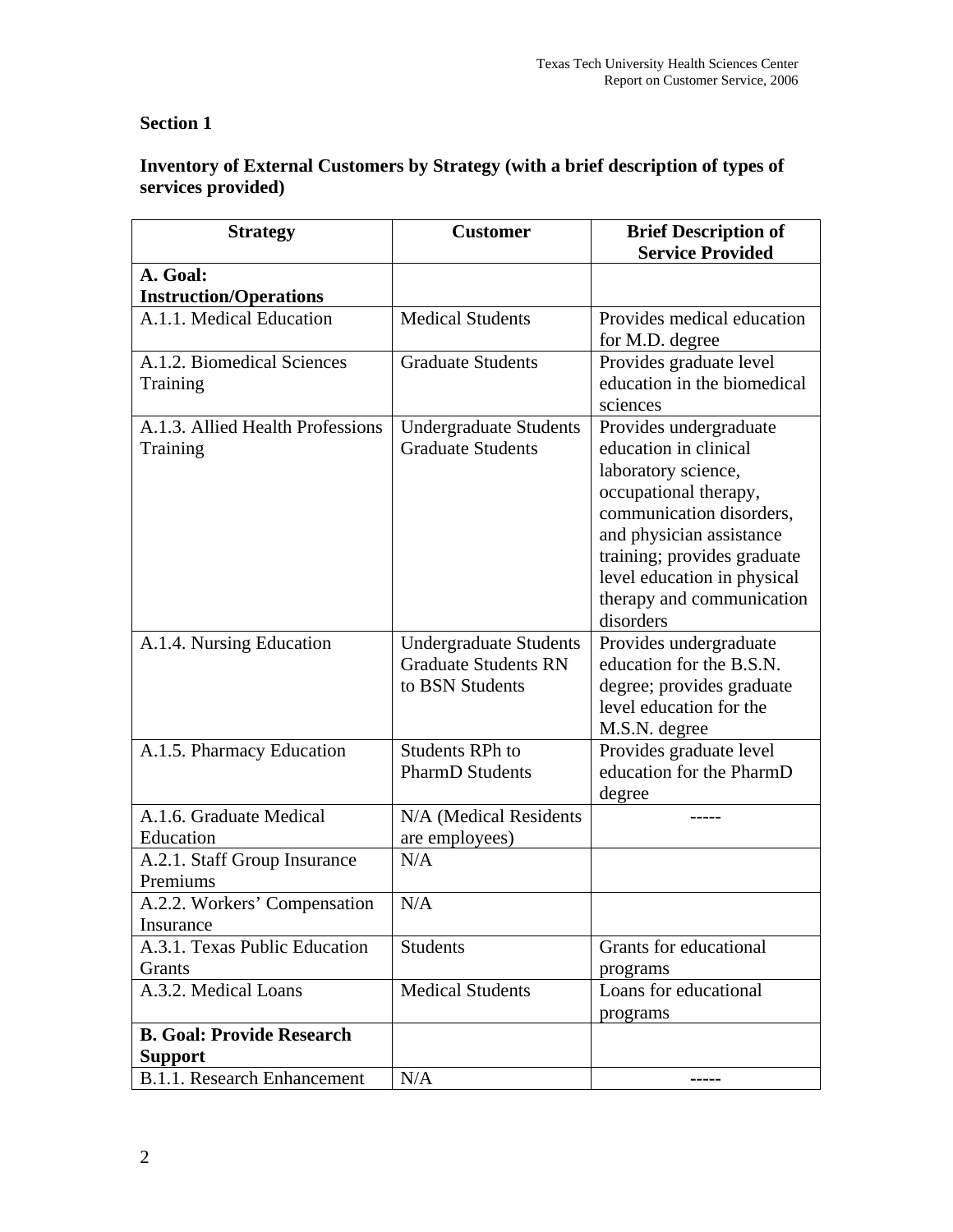| C. Goal: Infrastructure         |                               |                            |
|---------------------------------|-------------------------------|----------------------------|
| <b>Support</b>                  |                               |                            |
| C.1.1. E & G Space Support      | N/A                           |                            |
| C.2.1. Tuition Revenue Bond     | N/A                           |                            |
| Retirement                      |                               |                            |
| D. Goal: Provide Special Item   |                               |                            |
| <b>Support</b>                  |                               |                            |
| D.1.1. South Texas Professional | N/A                           |                            |
| Education                       |                               |                            |
| D.1.2. Border Support-          | N/A                           |                            |
| Academic Expansion              |                               |                            |
| D.1.3. Academic Support-        | N/A                           |                            |
| <b>Border Development</b>       |                               |                            |
| D.1.4. Integrated Health        | <b>Students Continuing</b>    | Provides technology and    |
| <b>Network</b>                  | <b>Education Participants</b> | technical assistance to    |
|                                 |                               | support distance education |
|                                 |                               | across campuses.           |
| D.1.5 Medical Education-        | N/A                           |                            |
| Odessa                          |                               |                            |
| D.1.6. El Paso - Medical        | N/A                           |                            |
| D.1.7. Medical Resident and     | <b>Undergraduate Students</b> | Provides support to train  |
| Physician Assistant Program     | <b>Graduate Students</b>      | students in the Physician  |
| Expansion                       |                               | <b>Assistant Program</b>   |
| D.2.1. Family/Community         | N/A (Medical Residents        |                            |
| <b>Medicine Residency</b>       | are employees)                |                            |
| D.2.2. Midland Surgical         | N/A (Medical Residents        |                            |
| <b>Residency Training</b>       | are employees)                |                            |
| D.2.3. Midland Cardiology       | N/A (Medical Residents        | -----                      |
| Residency                       | are employees)                |                            |
| D.2.4. Border Health-Resident   | N/A (Medical Residents        |                            |
| Support                         | are employees)                |                            |
| D.3.1. Diabetes Research        | N/A                           |                            |
| Center                          |                               |                            |
| D.4.1. Rural Health Care        | N/A                           |                            |
| D.5.1. Institutional            | N/A                           |                            |
| Enhancement                     |                               |                            |
| <b>E. Goal: Tobacco Funds</b>   |                               |                            |
| E.1.1. Tobacco Earnings Tx      | N/A                           |                            |
| Tech HSC El Paso                |                               |                            |
| E.1.2. Tobacco Earnings Tx      | N/A                           |                            |
| Tech Univ HSC                   |                               |                            |
| E.1.3. Tobacco - Permanent      | N/A                           |                            |
| Health Fund                     |                               |                            |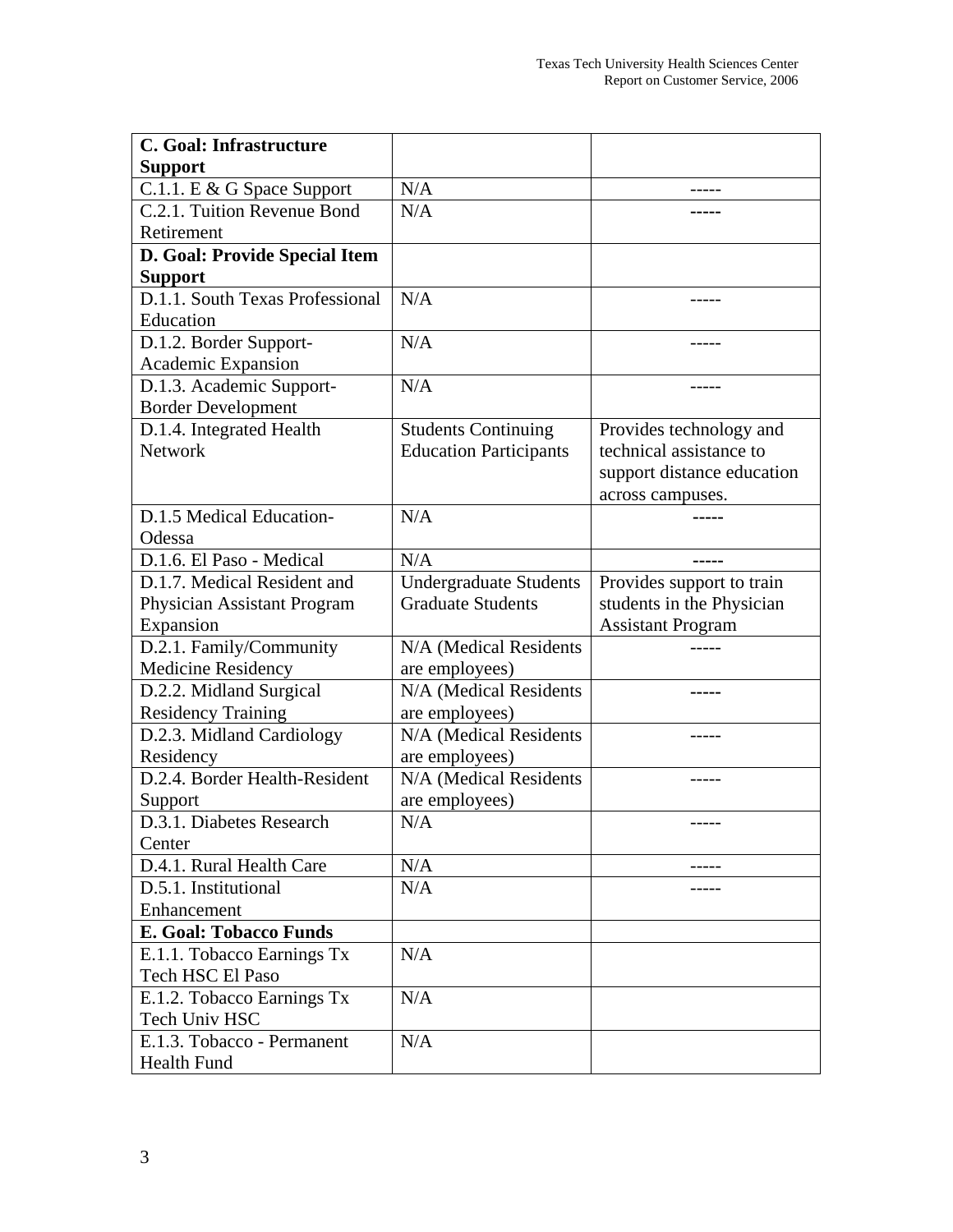### **Section 2**

### **Description of the information-gathering methods utilized in obtaining input from institution customers**

The Texas Tech University Health Sciences Center student survey was developed in response to Texas Government Code, Section 2114, which requires institutions of higher education to collect data from specific customers to assess quality and satisfaction with services in key areas including accessibility, faculty and staff, communications, Internet site, complaint handling process, timely service and accuracy of information. The specific customers to be surveyed are those for which Texas Tech University Health Sciences Center receives state funding (see Section 1). Thus, currently enrolled students became the focus of TTUHSC's survey.

The original student survey instrument was developed in 2001 and administered in 2002. Following this initial administration of the survey, student focus groups helped determined the best terminology to use on future surveys to avoid student confusion, the most efficient method of disseminating the survey to increase the response rate and the groups of students to survey to yield the most reliable data. This revised survey was administered to students in 2004.

The student survey administered in 2006 is a modification of the 2004 survey. Revisions were based on recommendations from students, faculty and staff. The following changes were made to the 2004 survey:

- The title of section "*Academic Advising*" was changed to "*Academic and Career Advising/Mentoring*" and the following evaluation statement was added, "In my area of study, I know who to contact for academic and career advising/mentoring".
- The section on "*TechSIS System*" was dropped because the Registrar's office is implementing a new student information system that promises to provide added functionality and services to the students, faculty and staff.
- The title of section "*Student Billing and Financial Aid Disbursement (Bursar's Office)*" was changed to "*Student Billing and Monetary Disbursement (Bursar's Office)*."
- The section "*Student Health Insurance*" was divided into two separate sections; "*Student Health Insurance*" with four statements for evaluation and "*Student Health Care Provider on your Campus*" with five statements for evaluation.
- A section was added titled "*Facilities, Equipment and Security on your Campus*" with eight specific statements for evaluation.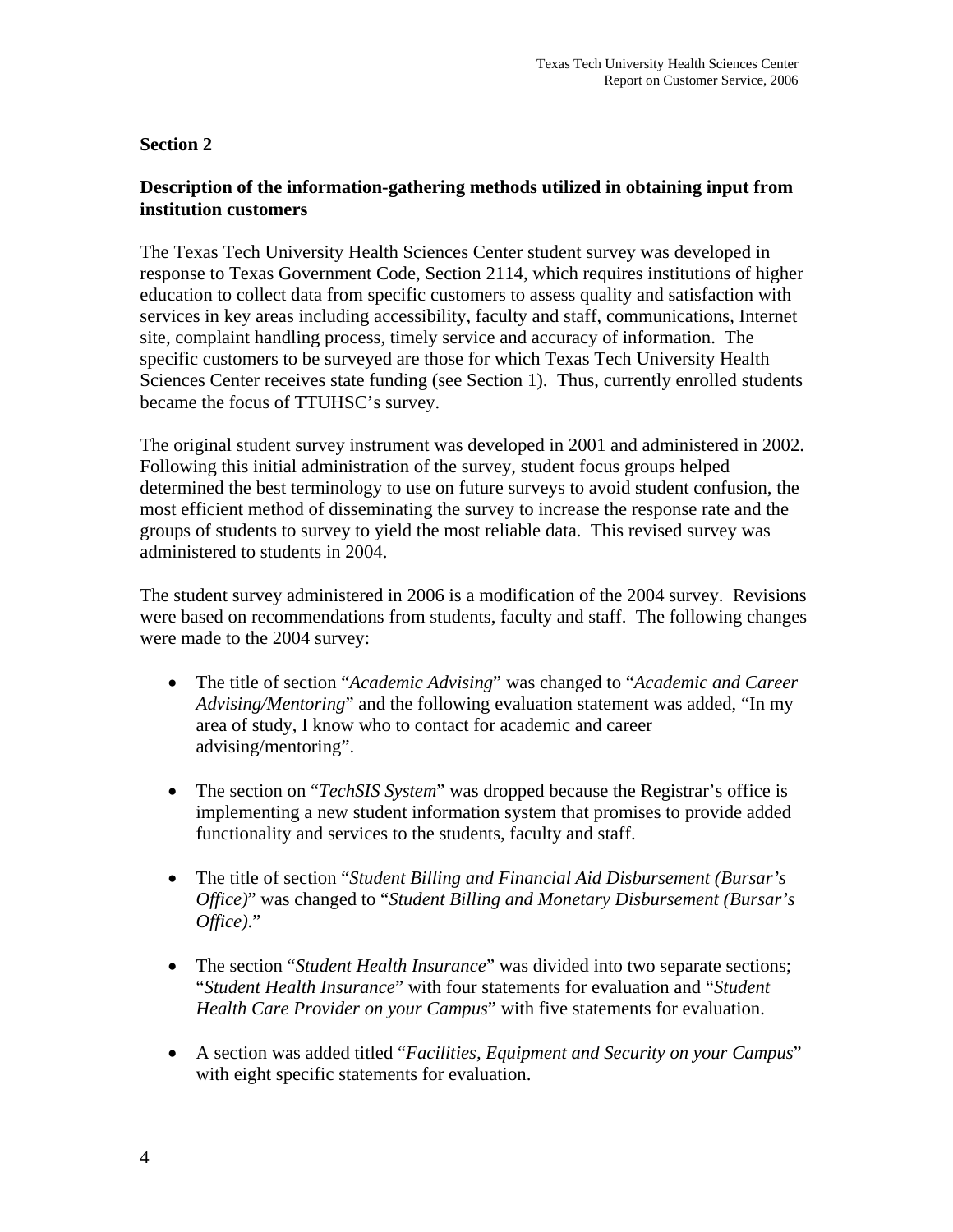- Under the section "*Information Technology*" the following statement was added, "Wireless connectivity is acceptable".
- The title of section "*HealthNe*t" was changed to "*TechLink*" and the following three items for evaluation were added; "The TechLink class instructor used the videoconferencing system effectively to provide classroom instruction", "TechLink classroom difficulties did not interfere with my learning experience", and "I found WebCT to be a valuable learning tool in my TechLink class."
- The sections titled "*Synergistic Center*" and "*Study Carrels*" were dropped from the survey.
- A section on the "*Student Senate*" was added to the survey. This new section has four statements for student evaluation.

The focus groups reported that the best method of disseminating the survey is in person using paper and pencil. The focus groups recommended that the survey be disseminated to the School of Medicine year 3, School of Nursing and Allied Health Sciences Junior and Seniors, and Pharmacy year 3 to obtain the most reliable and usable data. The Biomedical Sciences students were not surveyed due to small enrollment.

The surveys were distributed to  $118 \, 3^{rd}$  year Medical students; 120 Junior Nursing students; 125 Junior and 148 Senior Allied Health Sciences students; and 80  $3<sup>rd</sup>$  year Pharmacy students during the months of May and June. The overall response rate for all schools was 25%.

The completed surveys were scanned and reports including mean scores, item responses by topic and comments were compiled and validated by the Earl Research Center at Texas Tech University.

### **Section 3**

**Charts detailing the levels of customer-determined service quality**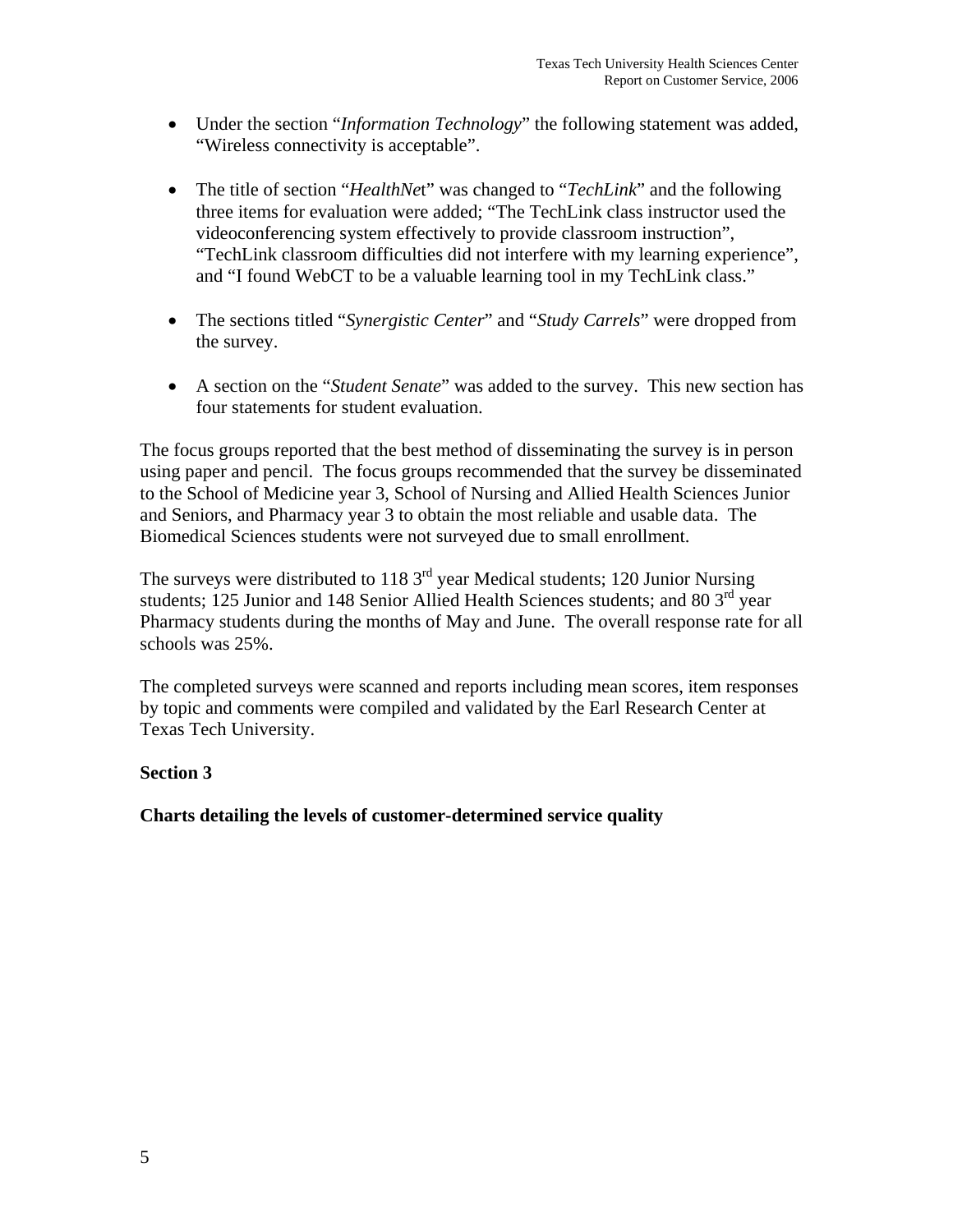### **Student Service Survey – Summary by School**

**Report on Customer Service - 2006** 

Positive Trend – 90% and above Less Positive Trend – 75% and below Negative Trend – 20% or more

| <b>Academic and Career Advising/Mentoring</b>                                                           | <b>Allied Health</b><br><b>Sciences</b><br>$(n=268)$ | <b>Medicine</b><br>$(n=82)$ | <b>Nursing</b><br>$(n=127)$ | <b>Pharmacy</b><br>$(n=55)$ |
|---------------------------------------------------------------------------------------------------------|------------------------------------------------------|-----------------------------|-----------------------------|-----------------------------|
| In my area of study, I know who to contact for academic and career<br>advising/mentoring.               | 90<br>10                                             | 88<br>12                    | 79<br>$\overline{21}$       | $\frac{64}{36}$             |
| Times available for academic advising/mentoring were convenient.                                        | 89<br>11                                             | 85<br>15                    | 82<br>18                    | <mark>66</mark><br>34       |
| My questions were answered and/or problems solved.                                                      | 91<br>9                                              | 87<br>13                    | 80<br>$\overline{20}$       | <u>64</u>                   |
| Academic and career advising/mentoring personnel were knowledgeable<br>about opportunities in my field. | 89<br>11                                             | 83<br>17                    | 85<br>15                    | $\frac{70}{30}$             |

### **HSC Student Services including Financial Aid Applications and the Registrar**

| Student Services employees were courteous.                 | 98       |    |    |            |
|------------------------------------------------------------|----------|----|----|------------|
| Student Services office hours met my needs.                | 99       |    | 95 | <b>100</b> |
| My questions were answered and/or problems solved.         | 95       | 92 | 6  |            |
| Wait time for services and/or responses was acceptable.    | 95       |    | 94 |            |
| I received adequate information about scholarships/grants. | 86<br>14 | 76 | 76 | 85<br>15   |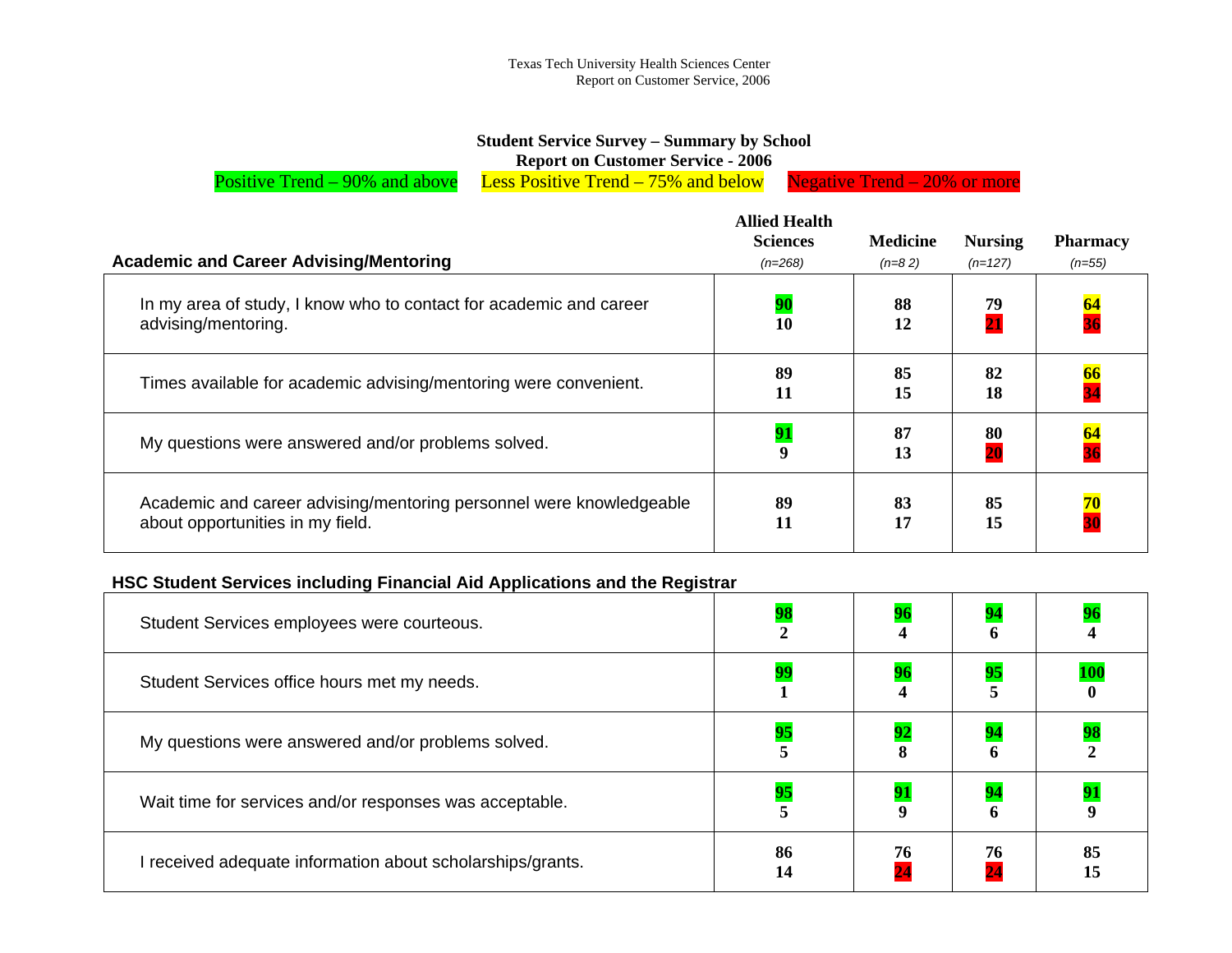| <b>Student Affairs Office for Your School or Program on Your Campus</b> | <b>Allied Health</b><br><b>Sciences</b> | <b>Medicine</b> | <b>Nursing</b> | <b>Pharmacy</b>       |
|-------------------------------------------------------------------------|-----------------------------------------|-----------------|----------------|-----------------------|
| Student Affairs employees were courteous.                               | 97                                      | 97              | 95             | $\frac{71}{29}$       |
| Student Affairs office hours met my needs.                              | 97                                      | 96              | 96             | 90<br>10              |
| My questions were answered and/or problems solved.                      | 98                                      | 90<br>10        | 89<br>11       | 90<br>10              |
| Wait time for services and/or responses was acceptable.                 | 97<br>3                                 | 95              | 94<br>6        | 86<br>14              |
| Student Affairs prepared me for the transition to a regional campus.    | 85<br>15                                | 81<br>19        | 92             | 79<br>$\overline{21}$ |

# **Student Billing and Monetary Disbursement (Bursar's Office)**

| HSC employees involved in Billing and Monetary Disbursement were<br>courteous. | 97 |          | 98      | <u> 100</u><br>0 |
|--------------------------------------------------------------------------------|----|----------|---------|------------------|
| Billing and Monetary Disbursement office hours met my needs.                   | 98 |          | 94<br>6 | 98               |
| My questions were answered and/or problems solved.                             | 97 | 93       | 96      | 94<br>6          |
| Wait time for services and/or responses was acceptable.                        | 98 |          | 96      | 92               |
| The paper billing is easy to understand.                                       | 92 | 89<br>11 | 95      | 96               |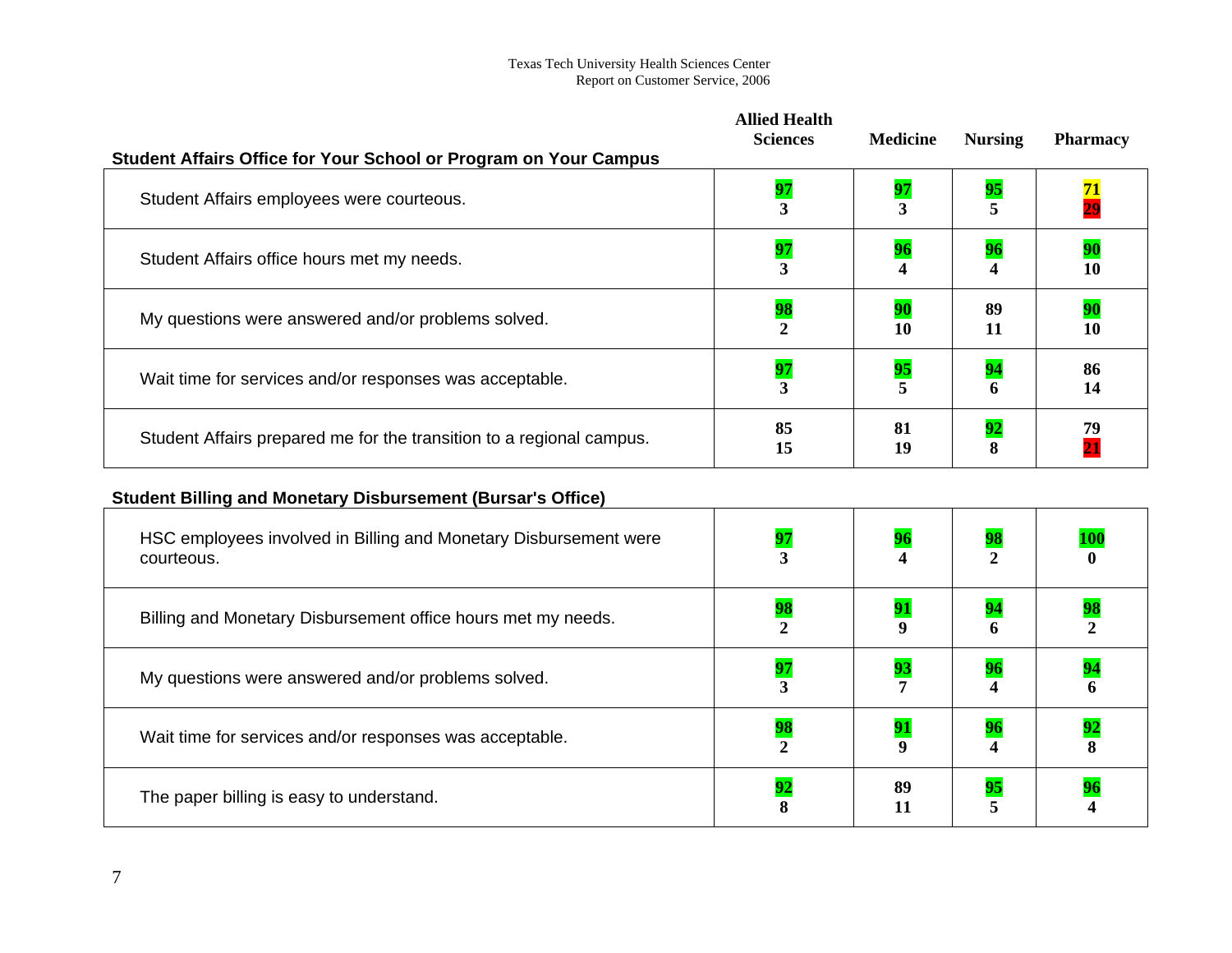|                                                                                                                                        | <b>Allied Health</b><br><b>Sciences</b> | <b>Medicine</b>       | <b>Nursing</b>           | <b>Pharmacy</b>          |
|----------------------------------------------------------------------------------------------------------------------------------------|-----------------------------------------|-----------------------|--------------------------|--------------------------|
| <b>Student Health Insurance</b>                                                                                                        |                                         |                       |                          |                          |
| I know where to obtain information explaining student health care services.<br>(insurance plans; where to go for<br>health care, etc.) | 67<br>$\overline{33}$                   | 57<br>$\overline{43}$ | <mark>57</mark><br>43    | <mark>53</mark><br>47    |
| There are adequate choices of health insurance coverage.                                                                               | 50                                      | 46                    | 59                       | 50                       |
|                                                                                                                                        | $\overline{\mathbf{50}}$                | 54                    | $\overline{\textbf{41}}$ | $\overline{\mathbf{50}}$ |
| I received adequate information on health insurance plans.                                                                             | 63                                      | 43                    | 53                       | 56                       |
|                                                                                                                                        | $\overline{37}$                         | 57                    | $\overline{47}$          | $\overline{\bf 44}$      |
| <b>Student Health Care Provider on Your Campus:</b>                                                                                    |                                         |                       |                          |                          |
| Student health care provider's office employees were courteous.                                                                        | 84                                      | 90                    | 89                       | 82                       |
|                                                                                                                                        | 16                                      | 10                    | 11                       | 18                       |
| Student health care provider's office hours met my needs.                                                                              | 82                                      | 81                    | 71                       | 69                       |
|                                                                                                                                        | 18                                      | 19                    | 29                       | $\overline{31}$          |
| My questions were answered and/or problems solved.                                                                                     | 80                                      | 82                    | 83                       | 84                       |
|                                                                                                                                        | 20                                      | 18                    | 17                       | 16                       |
| Wait time for services and/or responses was acceptable.                                                                                | 67                                      | 72                    | 67                       | 77                       |
|                                                                                                                                        | 33                                      | 28                    | 33                       | 23                       |
| Pharmaceutical services on my campus are readily available.                                                                            | 69                                      | 68                    | 79<br>$\overline{21}$    | 75<br>$\overline{25}$    |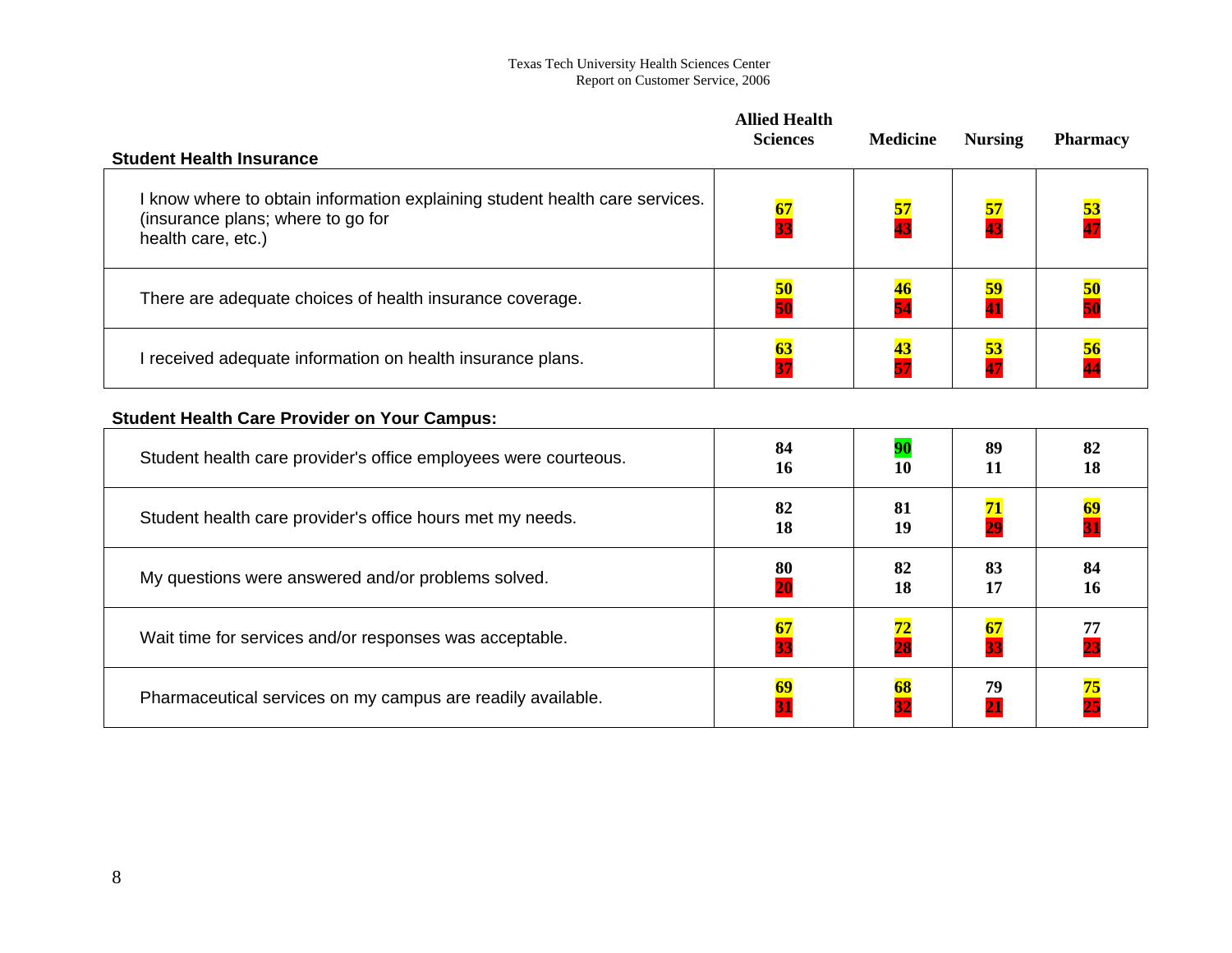| <b>Adequacy of Library Resources on Your Campus:</b>                                | <b>Allied Health</b><br><b>Sciences</b> | <b>Medicine</b>             | <b>Nursing</b>             | <b>Pharmacy</b>        |
|-------------------------------------------------------------------------------------|-----------------------------------------|-----------------------------|----------------------------|------------------------|
| The books, journals and other materials needed were available in the<br>library.    | 85<br>15                                | 88<br>12                    | 96<br>4                    | 82<br>18               |
| The librarians were helpful in locating resources.                                  | 94<br>6                                 | 96<br>$\boldsymbol{\Delta}$ | 89<br>11                   | 82<br>18               |
| Search software such as OVID, Micromedex, and MD Consult were easily<br>accessible. | 86<br>14                                | <b>90</b><br>10             | 82<br>18                   | 91<br>$\boldsymbol{9}$ |
| Library hours are convenient.                                                       | 89<br>11                                | 72<br>$\overline{28}$       | $\frac{75}{25}$            | 83<br>17               |
| The library is comfortable, quiet, and clean.                                       | 96                                      | 87<br>13                    | <b>98</b><br>$\mathcal{D}$ | 88<br>12               |
| The library study facilities are adequate.                                          | 85<br>15                                | 69                          | 89<br>11                   | 75                     |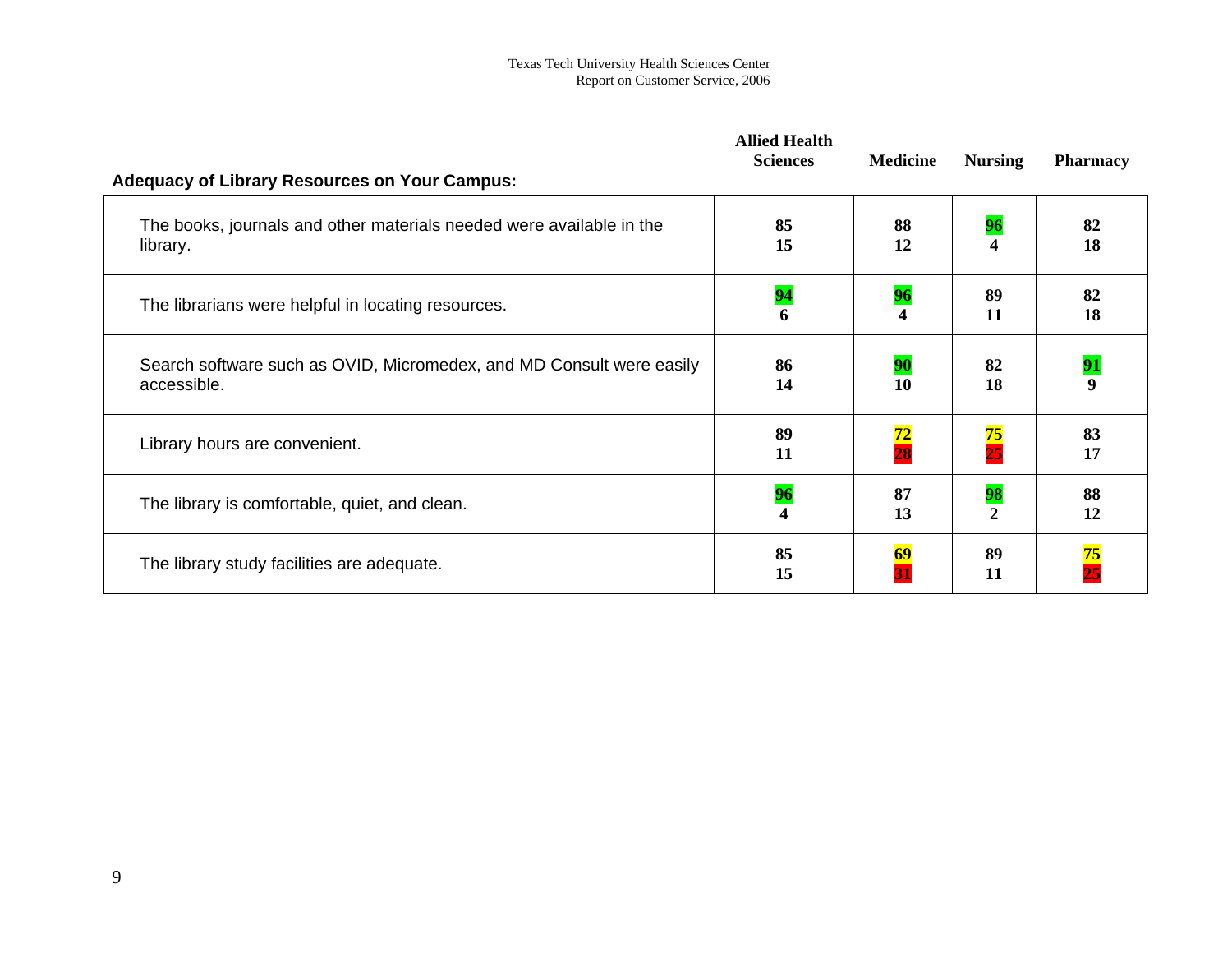|                                                                              | <b>Allied Health</b><br><b>Sciences</b> | <b>Medicine</b> | <b>Nursing</b>                    | <b>Pharmacy</b> |
|------------------------------------------------------------------------------|-----------------------------------------|-----------------|-----------------------------------|-----------------|
| <b>Facilities, Equipment and Security on Your Campus</b>                     |                                         |                 |                                   |                 |
| I find the size of my classrooms to be adequate.                             | 87<br>13                                | 91<br>9         | <b>100</b>                        | 55<br>45        |
| I am satisfied with the AV equipment used in classrooms.                     | 87<br>13                                | 94<br>6         | 99                                | 64              |
| I am satisfied with the housekeeping and maintenance of classrooms.          | 93                                      | 99              | 98<br>$\mathcal{D}_{\mathcal{L}}$ | 91<br>9         |
| I find the computer equipment to be adequate.                                | 89<br>11                                | 84<br><b>16</b> | 83<br>17                          | 71<br>29        |
| I am satisfied with the availability of computer equipment.                  | 82<br>18                                | 72<br>28        | 72<br>28                          | 65<br>35        |
| I find the quality of equipment in the laboratory facilities to be adequate. | 90<br>10                                | 87<br>13        | 87<br>13                          | 95              |
| I am satisfied with the safety of laboratory facilities.                     | 97<br>3                                 | 95              | 99                                | <b>100</b>      |
| I am satisfied with the level of security on my campus.                      | 90<br>10                                | 76              | 90<br>10                          | 86<br>14        |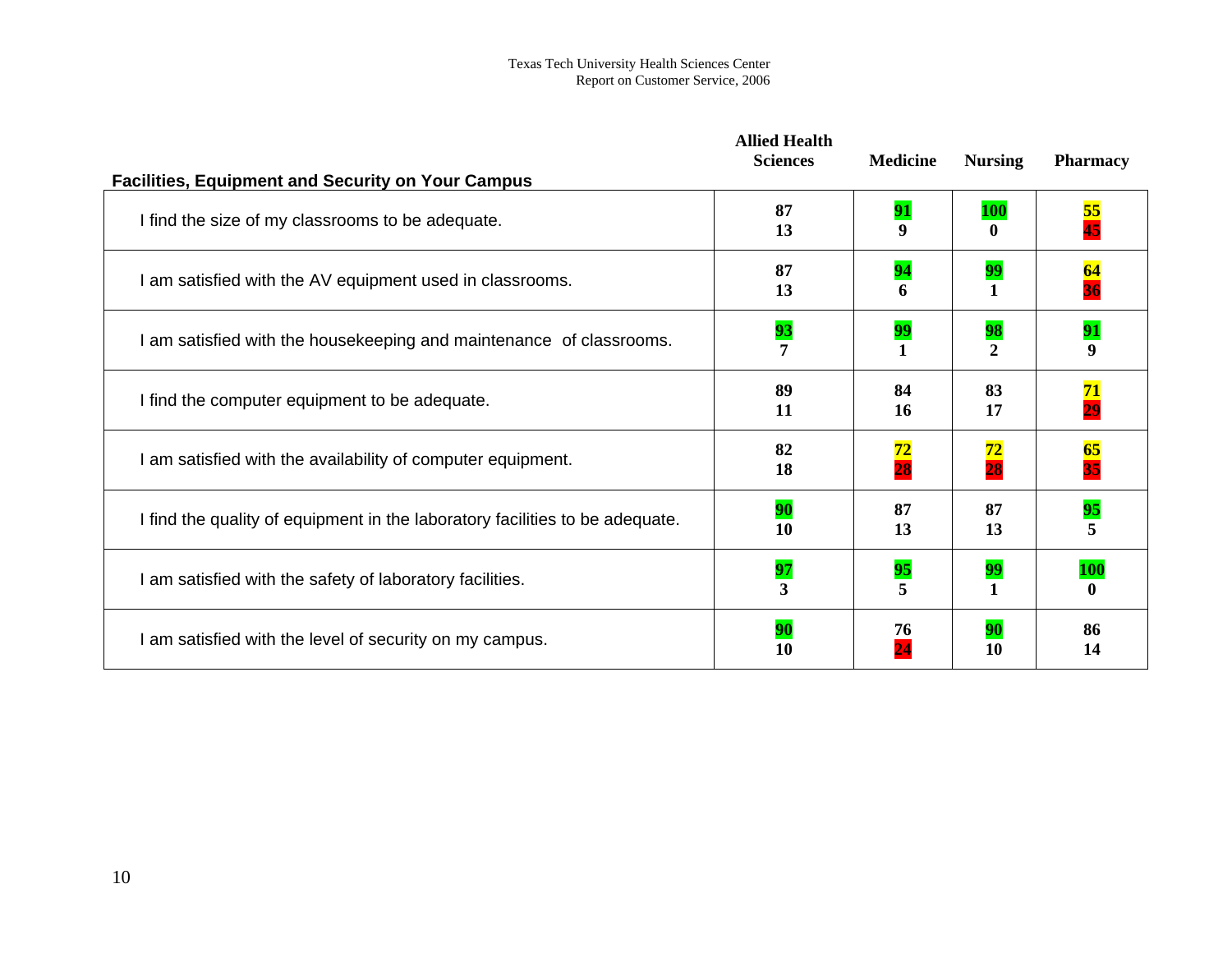|                                                                                                | <b>Allied Health</b><br><b>Sciences</b> | <b>Medicine</b>        | <b>Nursing</b>     | <b>Pharmacy</b> |
|------------------------------------------------------------------------------------------------|-----------------------------------------|------------------------|--------------------|-----------------|
| <b>Information Technology (Computer Services)</b>                                              |                                         |                        |                    |                 |
| Help Desk employees were courteous.                                                            | 94<br>6                                 | 96<br>$\boldsymbol{4}$ | 98<br>$\mathbf{2}$ | 82<br>18        |
| Help Desk employees were knowledgeable.                                                        | $\frac{95}{5}$                          | 92<br>8                | 96<br>4            | 81<br>19        |
| The Help Desk employees were easily accessible.                                                | 80<br>20                                | 85<br>15               | 87<br>13           | 71<br>29        |
| My questions were answered and/or problems solved.                                             | 92<br>8                                 | 93                     | 94<br>6            | 60              |
| Wait time for services and/or responses were acceptable.                                       | 88<br>12                                | 89<br>11               | 90<br>10           | 66              |
| Wireless connectivity is acceptable.                                                           | 77<br>$\overline{23}$                   | 64                     | 89<br>11           | 46              |
| There are sufficient data ports in the classrooms and study areas for<br>network connectivity. | 83<br>17                                | 77<br>23               | 97<br>3            | 55              |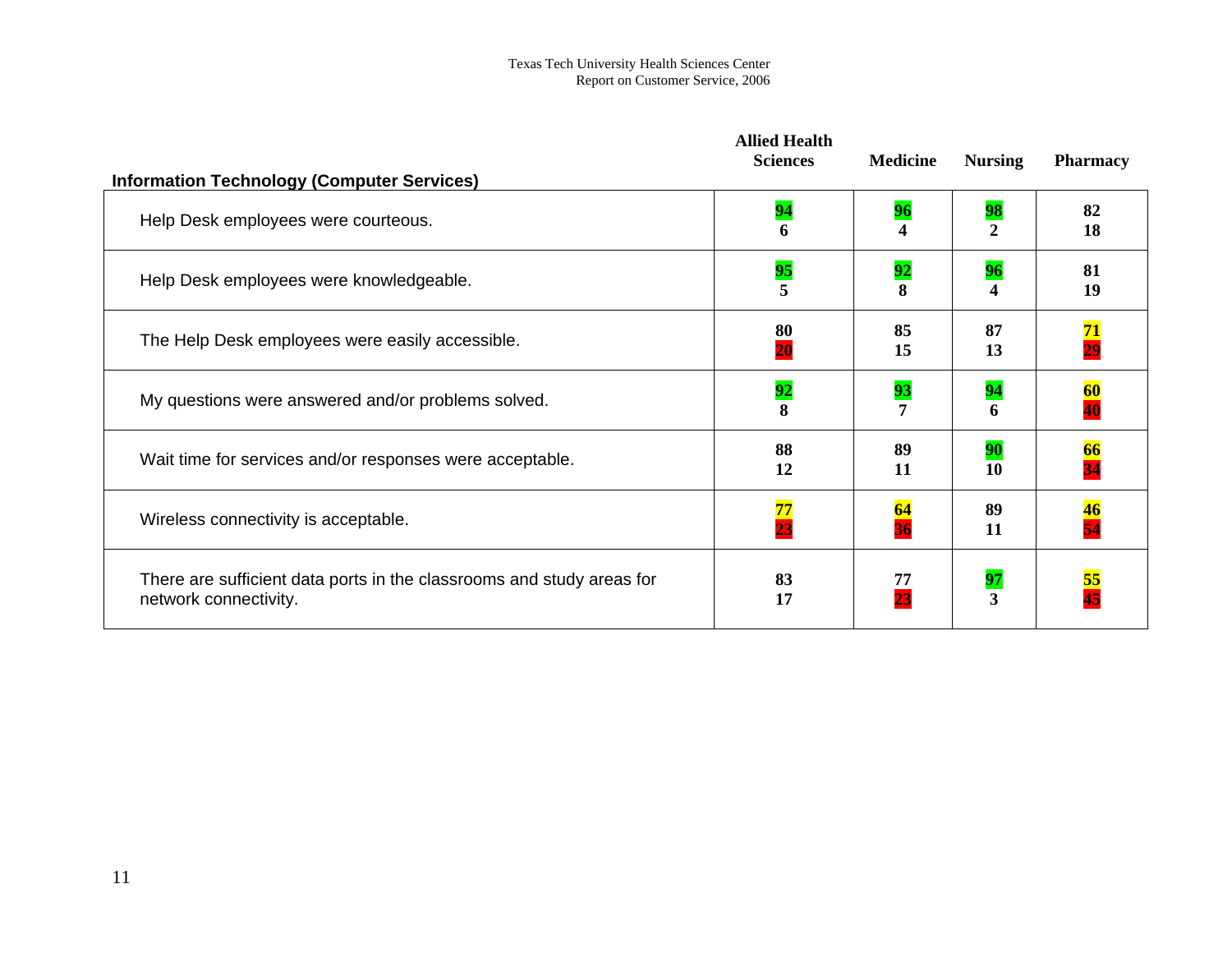| <b>Adequacy of Your School's HSC Website</b>                         | <b>Allied Health</b><br><b>Sciences</b> | <b>Medicine</b> | <b>Nursing</b>   | <b>Pharmacy</b>         |
|----------------------------------------------------------------------|-----------------------------------------|-----------------|------------------|-------------------------|
| The information/services I need on-line are available on my school's | 94                                      | 90              | 94               | 96                      |
| website.                                                             | 6                                       | 10              | 6                | $\overline{\mathbf{4}}$ |
| My school's website information is easy to find.                     | 91<br>$\boldsymbol{9}$                  | $\frac{73}{27}$ | 86<br>14         | $\frac{76}{24}$         |
| My school's website information is accurate.                         | 91                                      | 86              | 96               | 85                      |
|                                                                      | $\boldsymbol{9}$                        | 14              | $\boldsymbol{4}$ | 15                      |
| My school's website information is up-to-date.                       | 92                                      | 82              | 93               | 81                      |
|                                                                      | 8                                       | 18              | 7                | 19                      |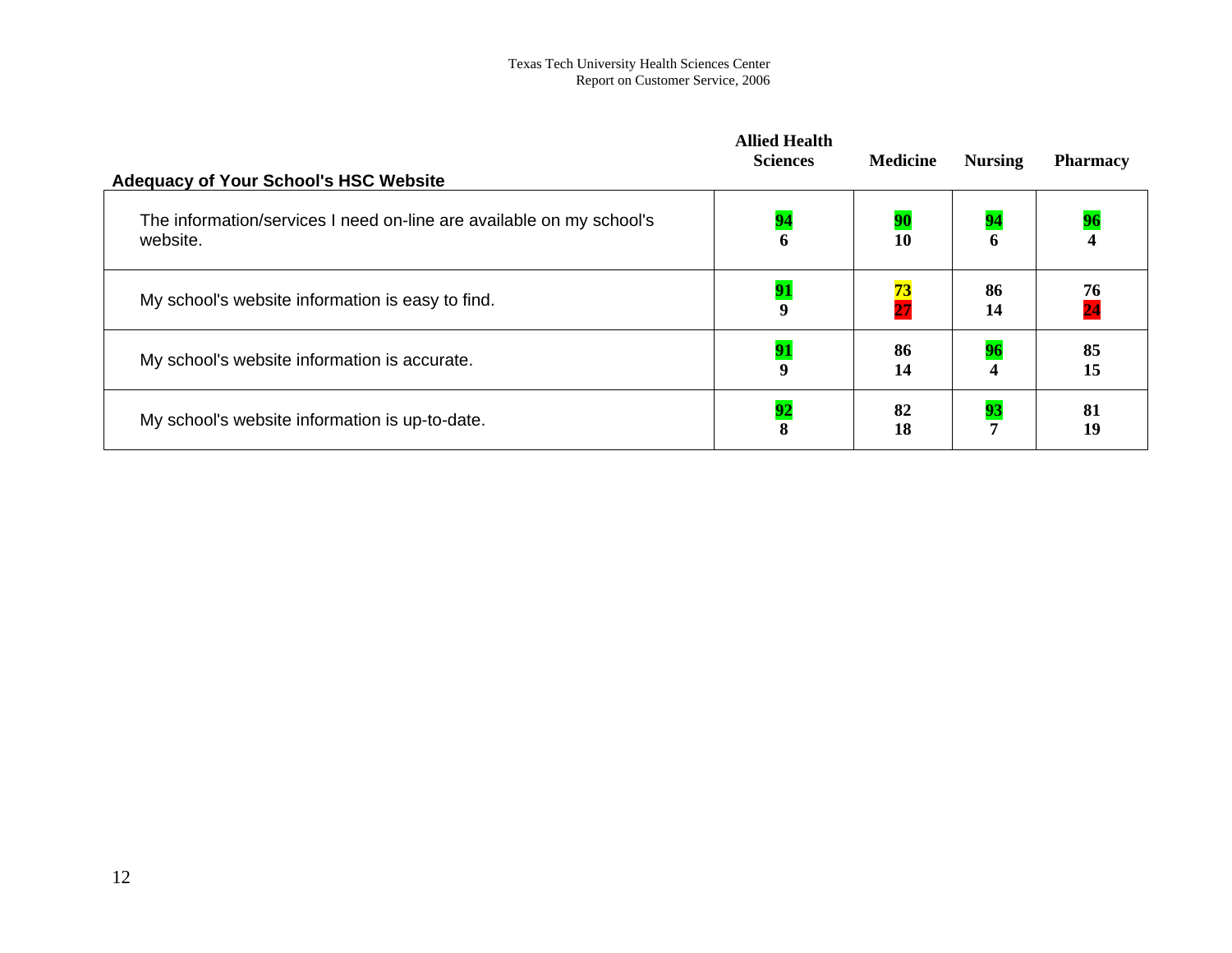|                                                                                                                  | <b>Allied Health</b><br><b>Sciences</b> | <b>Medicine</b>            | <b>Nursing</b>             | <b>Pharmacy</b>           |
|------------------------------------------------------------------------------------------------------------------|-----------------------------------------|----------------------------|----------------------------|---------------------------|
| <b>TechLink</b>                                                                                                  |                                         |                            |                            |                           |
| TechLink classes were equivalent to face-to-face instruction.                                                    | $\overline{21}$<br>78                   | 80<br>20                   | <b>100</b><br>$\mathbf{0}$ | $\overline{\bf 45}$<br>55 |
| The TechLink class instructor used the videoconferencing system<br>effectively to provide classroom instruction. | 77<br>23                                | <b>100</b><br>0            | $\frac{75}{25}$            | 82<br>18                  |
| TechLink classroom difficulties did not interfere with my learning<br>experience.                                | $\frac{24}{76}$                         | 80<br>$\overline{20}$      | <b>100</b><br>$\mathbf{0}$ | 34                        |
| Any TechLink classroom equipment malfunctions were corrected on a<br>timely basis.                               | <mark>59</mark><br>41                   | <b>100</b><br>$\mathbf{0}$ | 80<br>20                   | <b>71</b><br>29           |
| TechLink operations technicians were courteous.                                                                  | 95                                      | <b>100</b><br>0            | <b>100</b><br>$\mathbf{0}$ | 84<br>16                  |
| TechLink operations technicians were knowledgeable                                                               | 89<br>11                                | <b>100</b><br>0            | <b>100</b><br>$\mathbf{0}$ | 93                        |
| I found WebCT to be a valuable learning tool in my TechLink class                                                | 80                                      | <b>100</b><br>$\mathbf{0}$ | <b>100</b><br>$\mathbf{0}$ | 89<br>11                  |

## **Degree Program**

| would recommend my Health Sciences Center Degree Program to a<br>friend. | 10 | 83<br>17 |  |
|--------------------------------------------------------------------------|----|----------|--|
| Overall, I am highly satisfied with my educational program.              | 10 |          |  |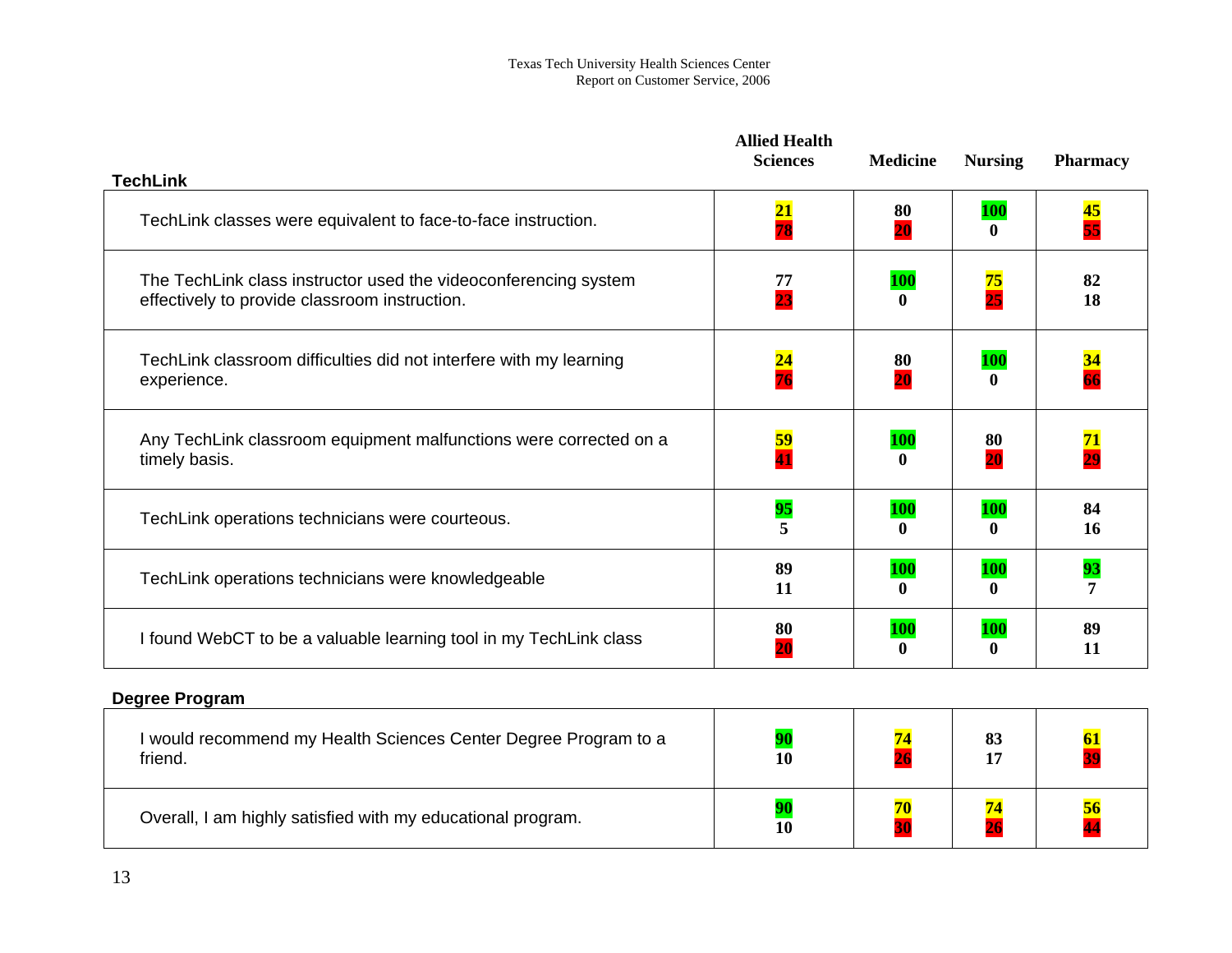| <b>Student Senate</b>                                           | <b>Allied Health</b><br><b>Sciences</b> | <b>Medicine</b>       | <b>Nursing</b>  | <b>Pharmacy</b> |
|-----------------------------------------------------------------|-----------------------------------------|-----------------------|-----------------|-----------------|
| am aware of the role of the Student Senate at the TTUHSC.       | $\frac{62}{38}$                         | <mark>54</mark><br>46 | $\frac{39}{61}$ | $\frac{55}{45}$ |
| am satisfied with the role of the Student Senate at the TTUHSC. | $\frac{77}{23}$                         | <b>60</b>             | $\frac{35}{65}$ | $\frac{60}{40}$ |
| am aware of my school's Student Senate representatives.         | $\frac{70}{30}$                         | <u>52</u>             | $\frac{35}{65}$ | $\frac{65}{35}$ |
| am aware of activities sponsored by the Student Senate.         | 58<br>42                                | 43<br>57              | $\frac{36}{64}$ | $\frac{50}{50}$ |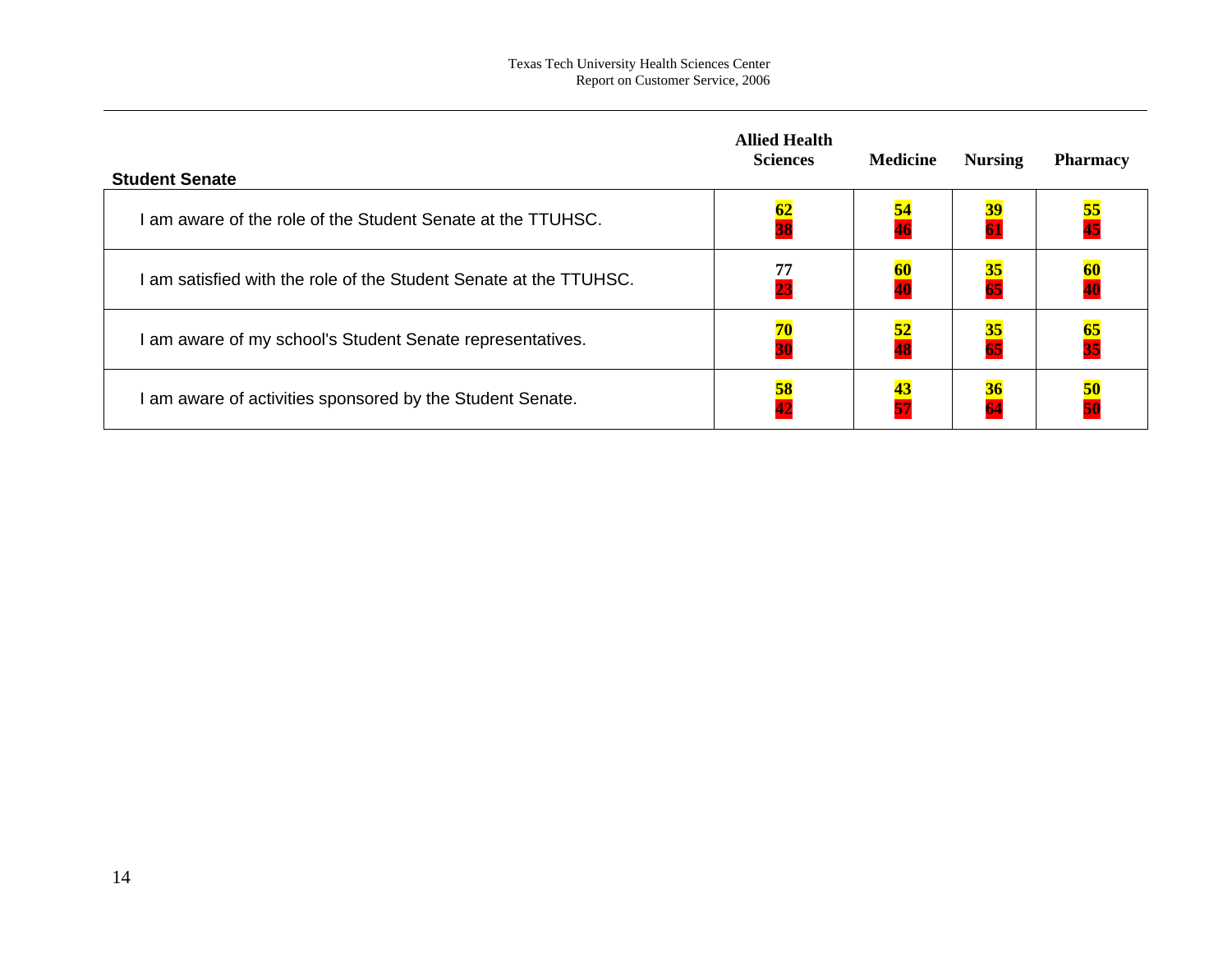### **Student Service Survey – Summary by Campus**

**Report on Customer Service – 2006** 

Positive Trend – 90% and above Less Positive Trend – 75% and below Negative Trend – 20% or more

|                                                                                                         | Amarillo              | <b>Dallas</b>   | El Paso         | Lubbock   | Midland/<br><b>Odessa</b> |
|---------------------------------------------------------------------------------------------------------|-----------------------|-----------------|-----------------|-----------|---------------------------|
| <b>Academic and Career Advising/Mentoring</b>                                                           | $(n=74)$              | $(n=13)$        | $(n=35)$        | $(n=354)$ | $(n=54)$                  |
| In my area of study, I know who to contact for academic and<br>career advising/mentoring.               | 79<br>$\overline{21}$ | $\frac{46}{54}$ | $\frac{74}{26}$ | 88<br>12  | 87<br>13                  |
| Times available for academic advising/mentoring were<br>convenient.                                     | 85<br>15              | 44              | $\frac{71}{29}$ | 88<br>12  | 76                        |
| My questions were answered and/or problems solved.                                                      | $\frac{80}{20}$       | <mark>44</mark> | $\frac{75}{25}$ | 89<br>11  | 86<br>14                  |
| Academic and career advising/mentoring personnel were<br>knowledgeable about opportunities in my field. | 81<br>19              | $\frac{75}{25}$ | 69<br>31        | 89<br>11  | 80                        |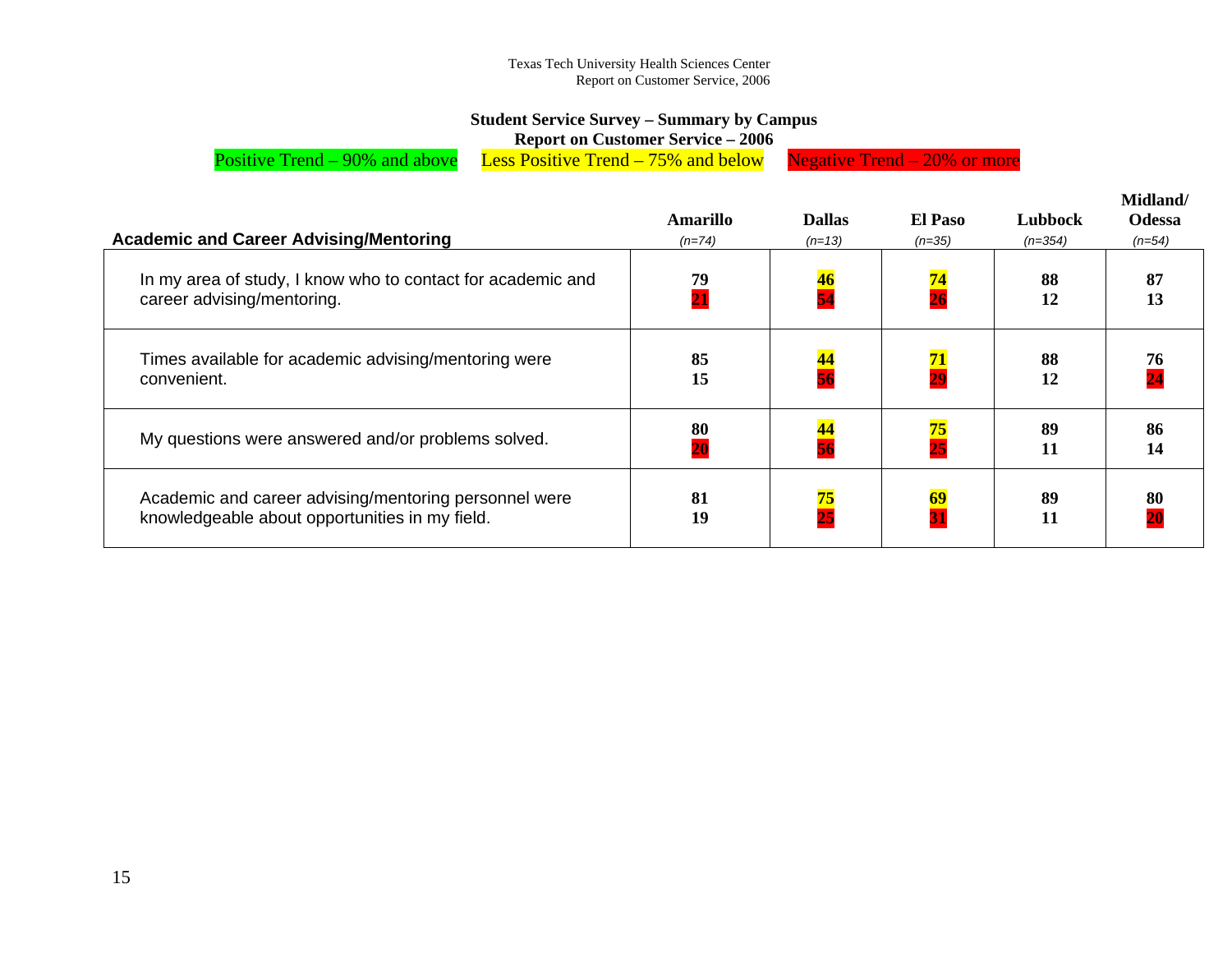| <b>HSC Student Services including Financial Aid Applications</b><br>and the Registrar | Amarillo             | <b>Dallas</b>              | <b>El Paso</b> | Lubbock  | Midland/<br><b>Odessa</b> |
|---------------------------------------------------------------------------------------|----------------------|----------------------------|----------------|----------|---------------------------|
| Student Services employees were courteous.                                            | 94<br>6              | <b>100</b>                 | 97             | 97       |                           |
| Student Services office hours met my needs.                                           | 98<br>$\overline{2}$ | <b>100</b>                 | 97<br>3        | 97<br>3  | 97                        |
| My questions were answered and/or problems solved.                                    | 96                   | <b>100</b><br>$\mathbf{0}$ | 87<br>13       | 94<br>6  | 98                        |
| Wait time for services and/or responses was acceptable.                               | 89<br>11             | 89<br>11                   | 87<br>13       | 95       |                           |
| I received adequate information about scholarships/grants.                            | 89<br>11             | 10                         | 64             | 81<br>19 | 87<br>13                  |

### **Student Affairs Office for Your School or Program on Your Campus**

| Student Affairs employees were courteous.                               | 80       | <b>100</b><br>$\mathbf{0}$ | 94              |    |            |
|-------------------------------------------------------------------------|----------|----------------------------|-----------------|----|------------|
| Student Affairs office hours met my needs.                              |          | 92                         | 94              |    |            |
| My questions were answered and/or problems solved.                      |          | 82<br>18                   | 83<br>17        |    |            |
| Wait time for services and/or responses was acceptable.                 |          | 82<br>18                   | 88<br>12        | 95 | <b>100</b> |
| Student Affairs prepared me for the transition to a regional<br>campus. | 87<br>13 | 82<br>18                   | $\frac{70}{20}$ |    |            |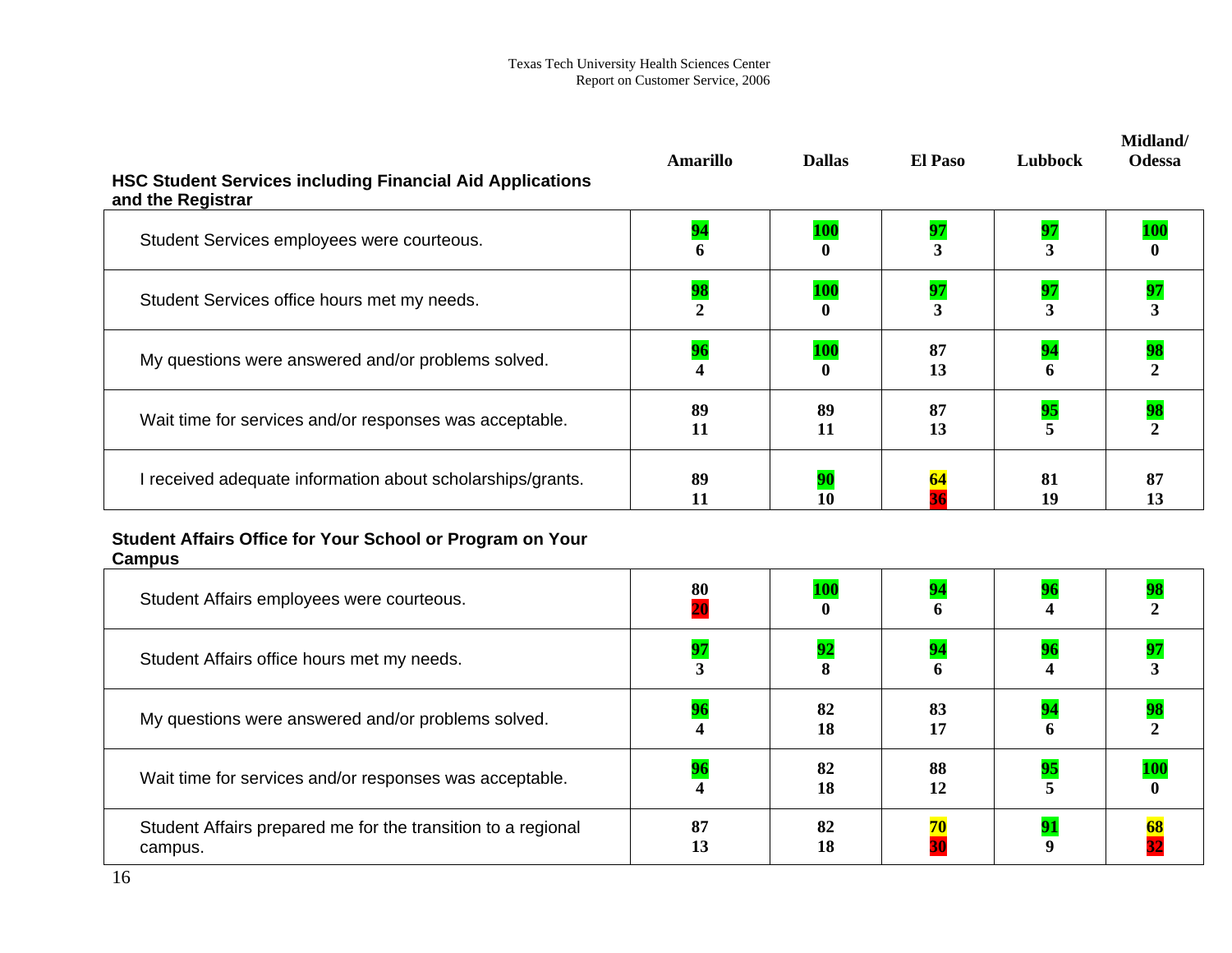| <b>Student Billing and Monetary Disbursement (Bursar's Office)</b>                                                                     | <b>Amarillo</b> | <b>Dallas</b>   | <b>El Paso</b>                 | Lubbock              | Midland/<br><b>Odessa</b> |
|----------------------------------------------------------------------------------------------------------------------------------------|-----------------|-----------------|--------------------------------|----------------------|---------------------------|
| HSC employees involved in Billing and Monetary Disbursement<br>were courteous.                                                         | 96              | <b>100</b>      | 93<br>7                        | 98<br>$\mathfrak{D}$ | 98<br>2                   |
| Billing and Monetary Disbursement office hours met my needs.                                                                           | 98<br>2         | <b>100</b><br>0 | 86<br>14                       | 96                   | 96                        |
| My questions were answered and/or problems solved.                                                                                     | 94              | <b>100</b><br>0 | 86<br>14                       | 96                   | 98                        |
| Wait time for services and/or responses was acceptable.                                                                                | 93              | <b>100</b><br>0 | 85<br>15                       | 97<br>3              | 96                        |
| The paper billing is easy to understand.                                                                                               | 93<br>7         | 92<br>8         | 84<br>16                       | 94<br>6              | 90<br>10                  |
| <b>Student Health Insurance</b>                                                                                                        |                 |                 |                                |                      |                           |
| I know where to obtain information explaining student health<br>care services. (insurance plans; where to go for<br>health care, etc.) | $\frac{56}{44}$ | 46<br>54        | 51                             | $\frac{67}{33}$      |                           |
| There are adequate choices of health insurance coverage.                                                                               | 58<br>42        | 60<br>40        | 45<br>$\overline{\mathbf{55}}$ | 60<br>40             | 46                        |
| I received adequate information on health insurance plans.                                                                             | 51<br>49        | 58<br>42        | 49<br>51                       | 62                   | 51                        |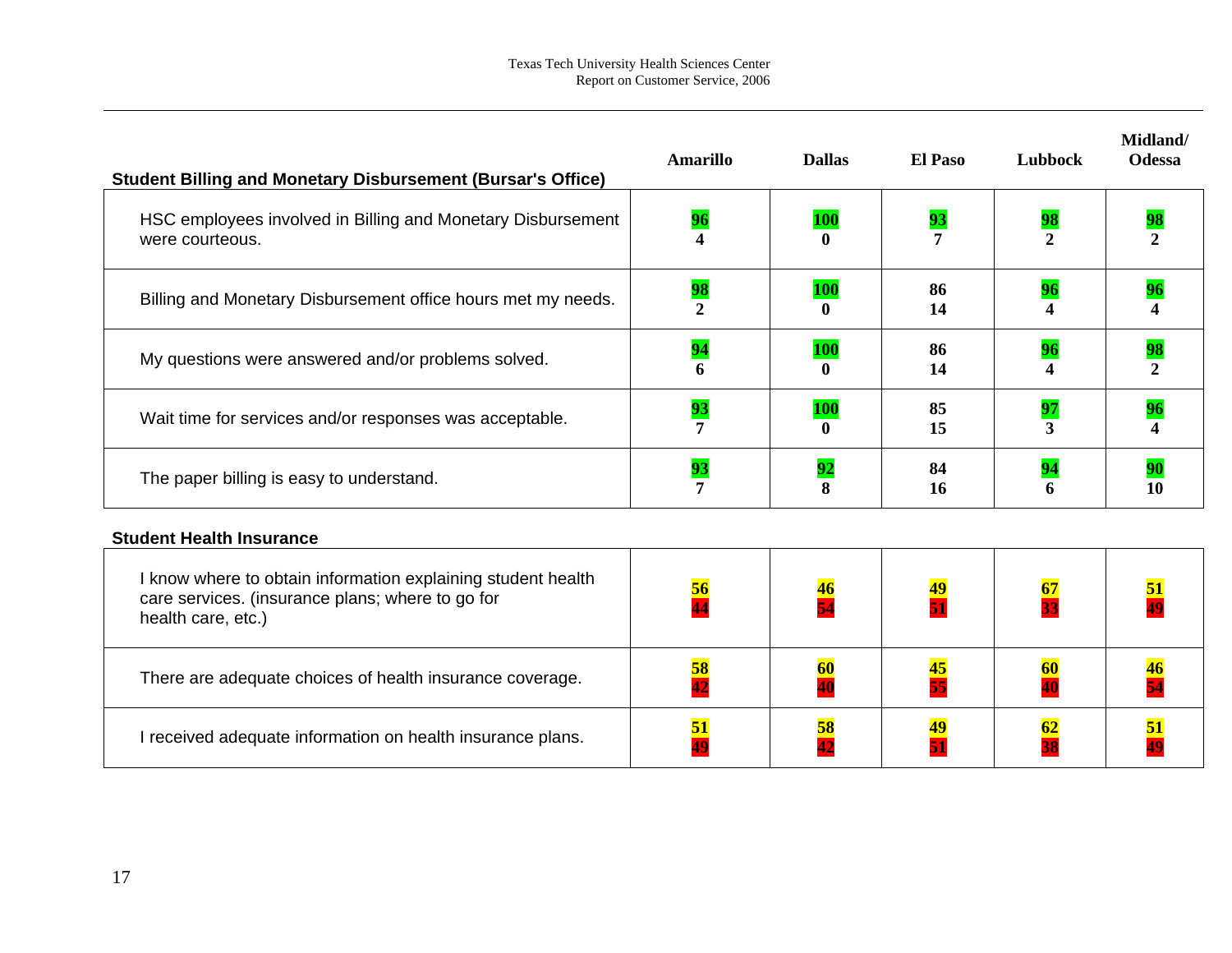| <b>Student Health Care Provider on Your Campus:</b>                | Amarillo              | <b>Dallas</b>                | <b>El Paso</b>  | Lubbock               | Midland/<br><b>Odessa</b> |
|--------------------------------------------------------------------|-----------------------|------------------------------|-----------------|-----------------------|---------------------------|
| Student health care provider's office employees were<br>courteous. | 88<br>12              | 83<br>17                     | 89<br>11        | 87<br>13              |                           |
| Student health care provider's office hours met my needs.          | 85<br>15              | <b>33</b><br>$\overline{67}$ | 68              | 80<br>$\overline{20}$ |                           |
| My questions were answered and/or problems solved.                 | 82<br>18              | 83<br>17                     | $\frac{78}{22}$ | 85<br>15              |                           |
| Wait time for services and/or responses was acceptable.            | $\frac{72}{28}$       | <b>100</b><br>$\mathbf{0}$   | $\frac{63}{37}$ | $\frac{70}{30}$       | 45<br>55                  |
| Pharmaceutical services on my campus are readily available.        | 70<br>$\overline{30}$ | 80                           | 61              | 78<br>$\overline{22}$ |                           |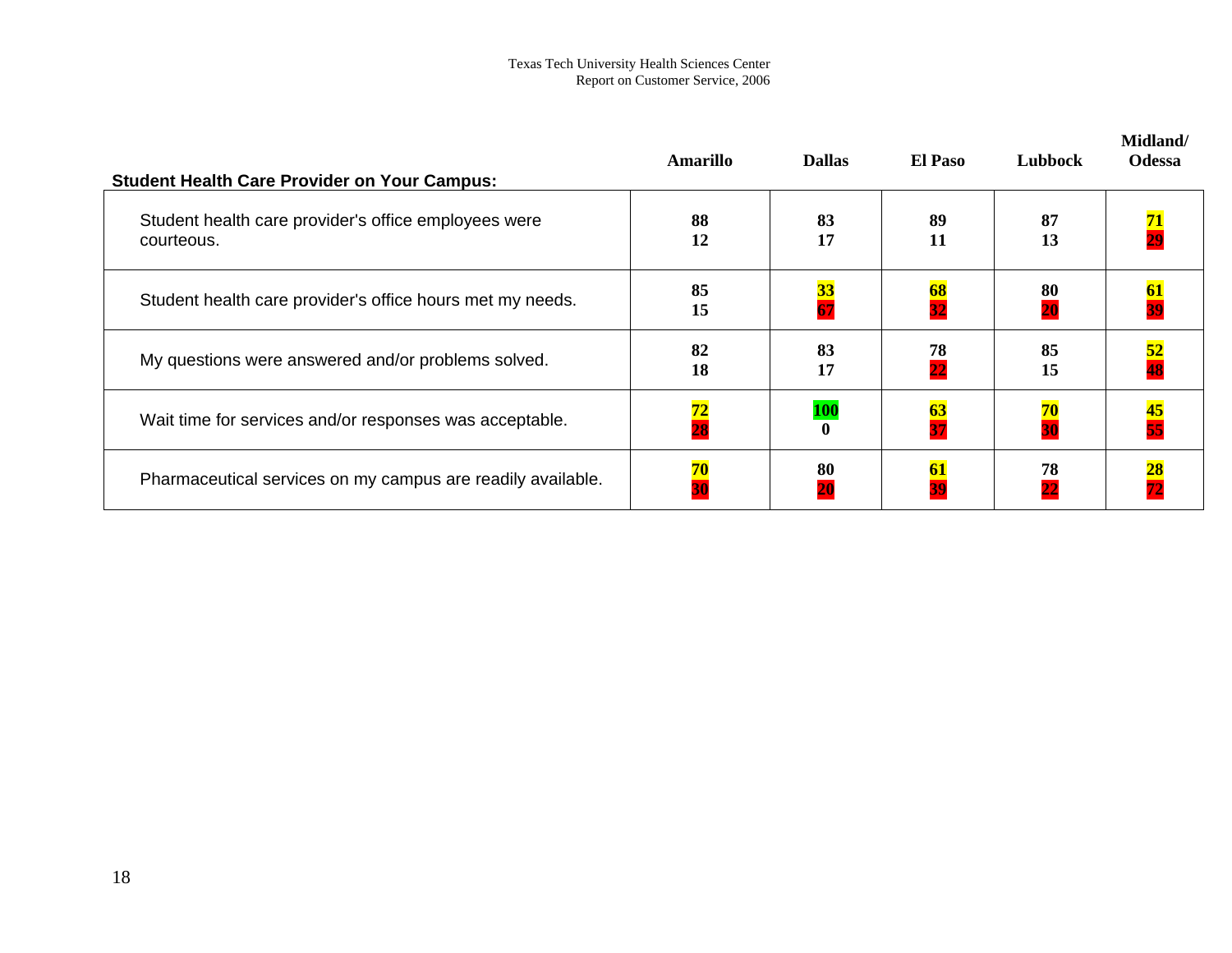| <b>Adequacy of Library Resources on Your Campus:</b>                                | <b>Amarillo</b> | <b>Dallas</b>              | <b>El Paso</b>        | Lubbock                | Midland/<br><b>Odessa</b> |
|-------------------------------------------------------------------------------------|-----------------|----------------------------|-----------------------|------------------------|---------------------------|
| The books, journals and other materials needed were available<br>in the library.    | 77<br>23        | <b>100</b><br>0            | $\frac{97}{3}$        | 91<br>$\boldsymbol{9}$ | 81<br>19                  |
| The librarians were helpful in locating resources.                                  | $\frac{98}{2}$  | $\frac{75}{25}$            | <b>100</b>            | 91<br>9                | 92                        |
| Search software such as OVID, Micromedex, and MD Consult<br>were easily accessible. | 87<br>13        | <b>100</b><br>$\mathbf{0}$ | 94<br>6               | 85<br>15               | 85<br>15                  |
| Library hours are convenient.                                                       | 87<br>13        | 75<br>$\overline{25}$      | $\frac{53}{47}$       | 85<br>15               | 79<br>$\overline{21}$     |
| The library is comfortable, quiet, and clean.                                       | 87<br>13        | 89<br>11                   | 80<br>$\overline{20}$ | 98<br>$\mathcal{L}$    | 96                        |
| The library study facilities are adequate.                                          | $\frac{65}{35}$ | 78<br>$\overline{22}$      | 69                    | 88<br>12               | 73                        |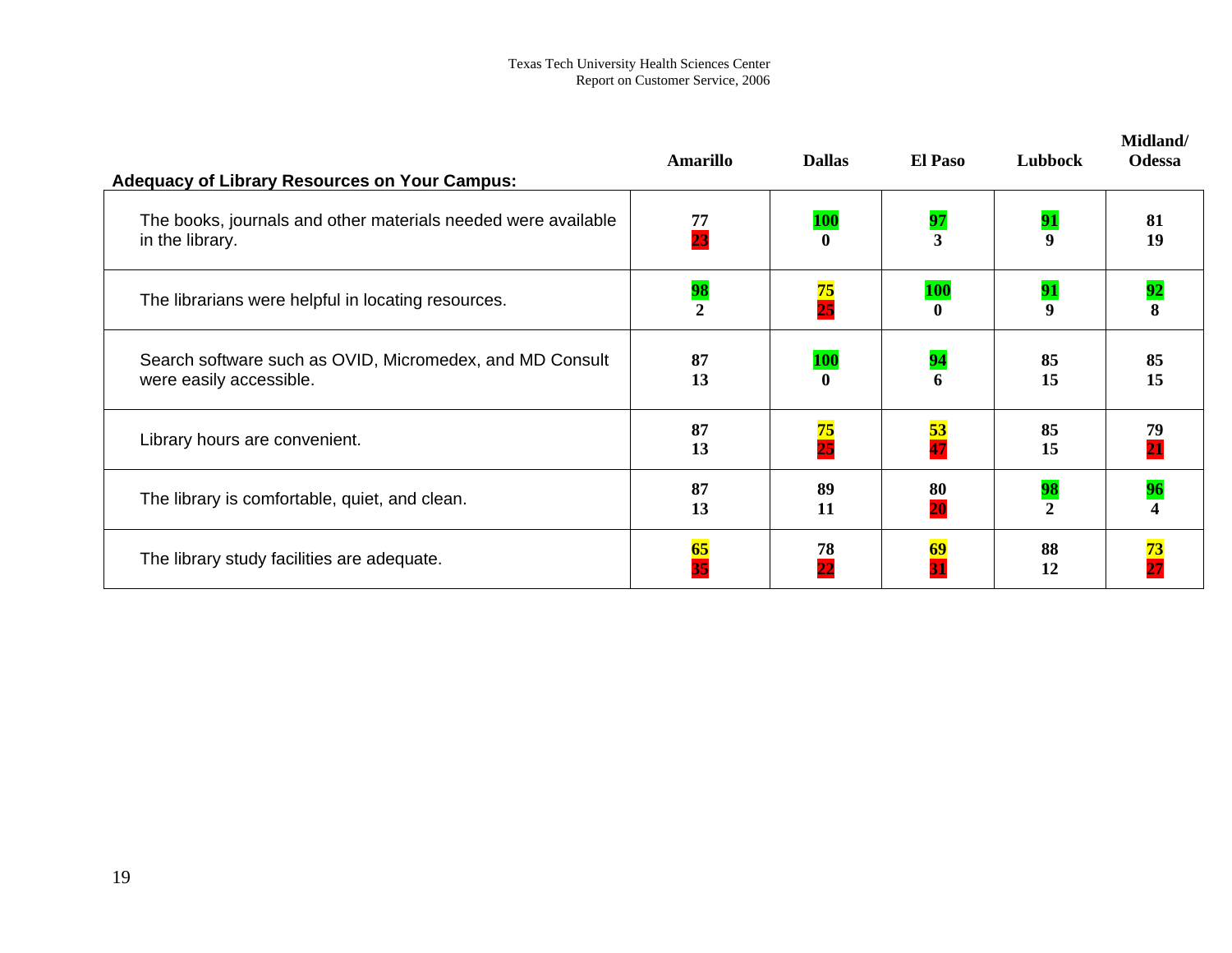| <b>Facilities, Equipment and Security on Your Campus</b>               | <b>Amarillo</b> | <b>Dallas</b>   | <b>El Paso</b>              | Lubbock                       | Midland/<br><b>Odessa</b> |
|------------------------------------------------------------------------|-----------------|-----------------|-----------------------------|-------------------------------|---------------------------|
| I find the size of my classrooms to be adequate.                       | 82              | 77              | 91                          | 88                            | 91                        |
|                                                                        | 18              | 23              | 9                           | 12                            | 9                         |
| I am satisfied with the AV equipment used in classrooms.               | 70              | 92              | 88                          | 94                            | 76                        |
|                                                                        | $\overline{30}$ | 8               | 12                          | 6                             | $\overline{24}$           |
| I am satisfied with the housekeeping and maintenance of<br>classrooms. | 99              | <b>100</b><br>0 | $\frac{97}{3}$              | 95<br>$\overline{\mathbf{5}}$ | 87<br>13                  |
| I find the computer equipment to be adequate.                          | 86              | 69              | 79                          | 87                            | 85                        |
|                                                                        | 14              | 31              | $\overline{21}$             | 13                            | 15                        |
| I am satisfied with the availability of computer equipment.            | 89              | 61              | 70                          | 74                            | 85                        |
|                                                                        | 11              | 39              | $\overline{30}$             | $\overline{26}$               | 15                        |
| I find the quality of equipment in the laboratory facilities to be     | 94              | <b>100</b>      | 83                          | 90                            | 80                        |
| adequate.                                                              | 6               | 0               | 17                          | 10                            | 20                        |
| I am satisfied with the safety of laboratory facilities.               | 97<br>3         | <b>100</b><br>0 | 96<br>$\boldsymbol{\Delta}$ | 98<br>$\mathbf{2}$            | 96                        |
| I am satisfied with the level of security on my campus.                | 96              | 77              | 73<br>$\overline{27}$       | 88<br>12                      | 81<br>19                  |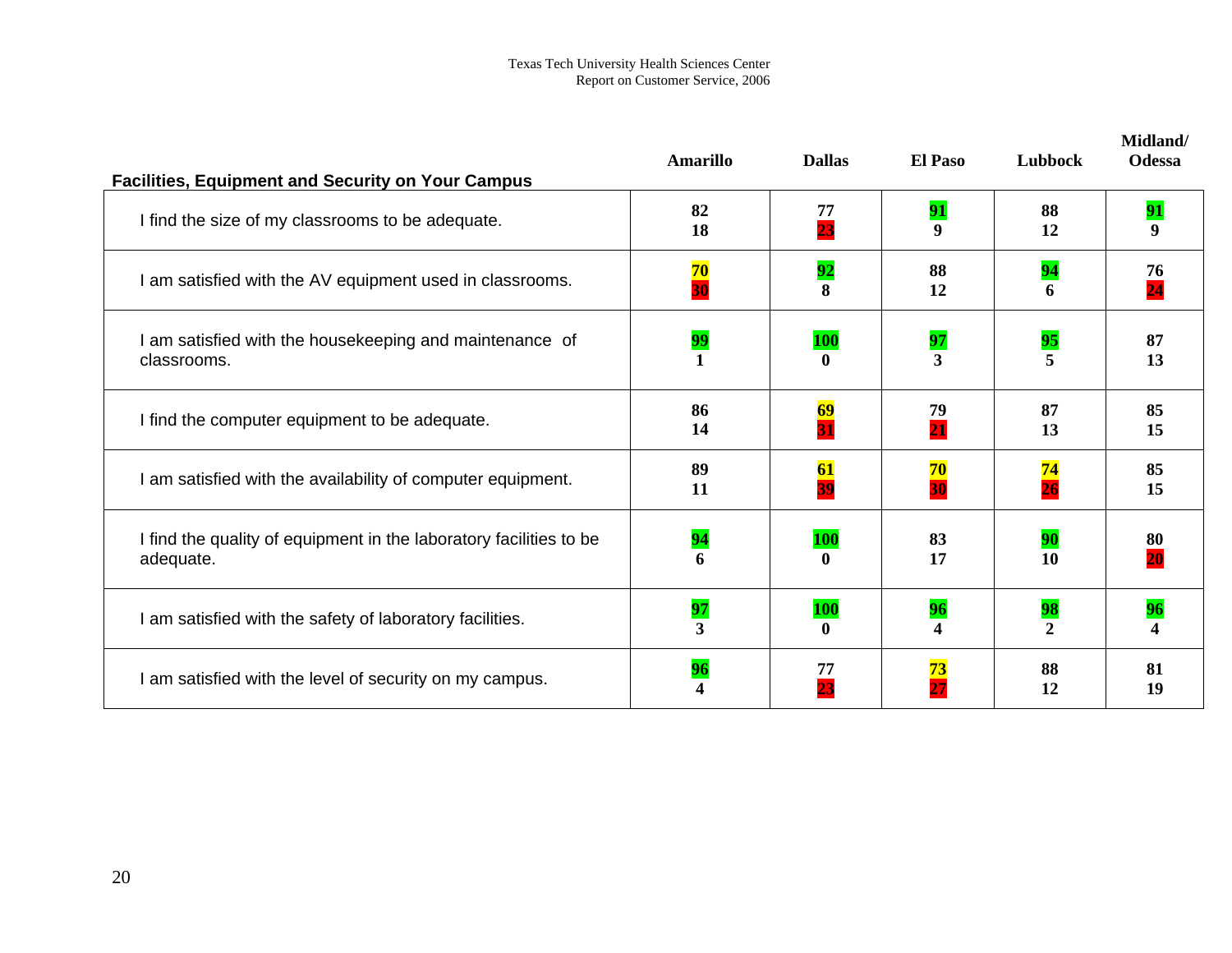| <b>Information Technology (Computer Services)</b>                                              | <b>Amarillo</b>       | <b>Dallas</b> | <b>El Paso</b> | Lubbock  | Midland/<br><b>Odessa</b> |
|------------------------------------------------------------------------------------------------|-----------------------|---------------|----------------|----------|---------------------------|
| Help Desk employees were courteous.                                                            | 94<br>6               | <b>100</b>    | 94<br>6        | 94<br>6  | 93                        |
| Help Desk employees were knowledgeable.                                                        | 89<br>11              | <b>100</b>    | 90<br>10       | 94<br>6  |                           |
| The Help Desk employees were easily accessible.                                                | 84<br>16              | 89<br>11      | 87<br>13       | 86<br>14 | 86<br>14                  |
| My questions were answered and/or problems solved.                                             | 82<br>18              | 80<br>20      | 94<br>6        | 90<br>10 | 95                        |
| Wait time for services and/or responses were acceptable.                                       | 79<br>$\overline{21}$ | <b>100</b>    | 87<br>13       | 88<br>13 | 81<br>19                  |
| Wireless connectivity is acceptable.                                                           | <mark>54</mark><br>46 | 50            | 48<br>52       | 85<br>15 |                           |
| There are sufficient data ports in the classrooms and study<br>areas for network connectivity. | 58<br>42              | 82<br>18      |                | 92<br>8  |                           |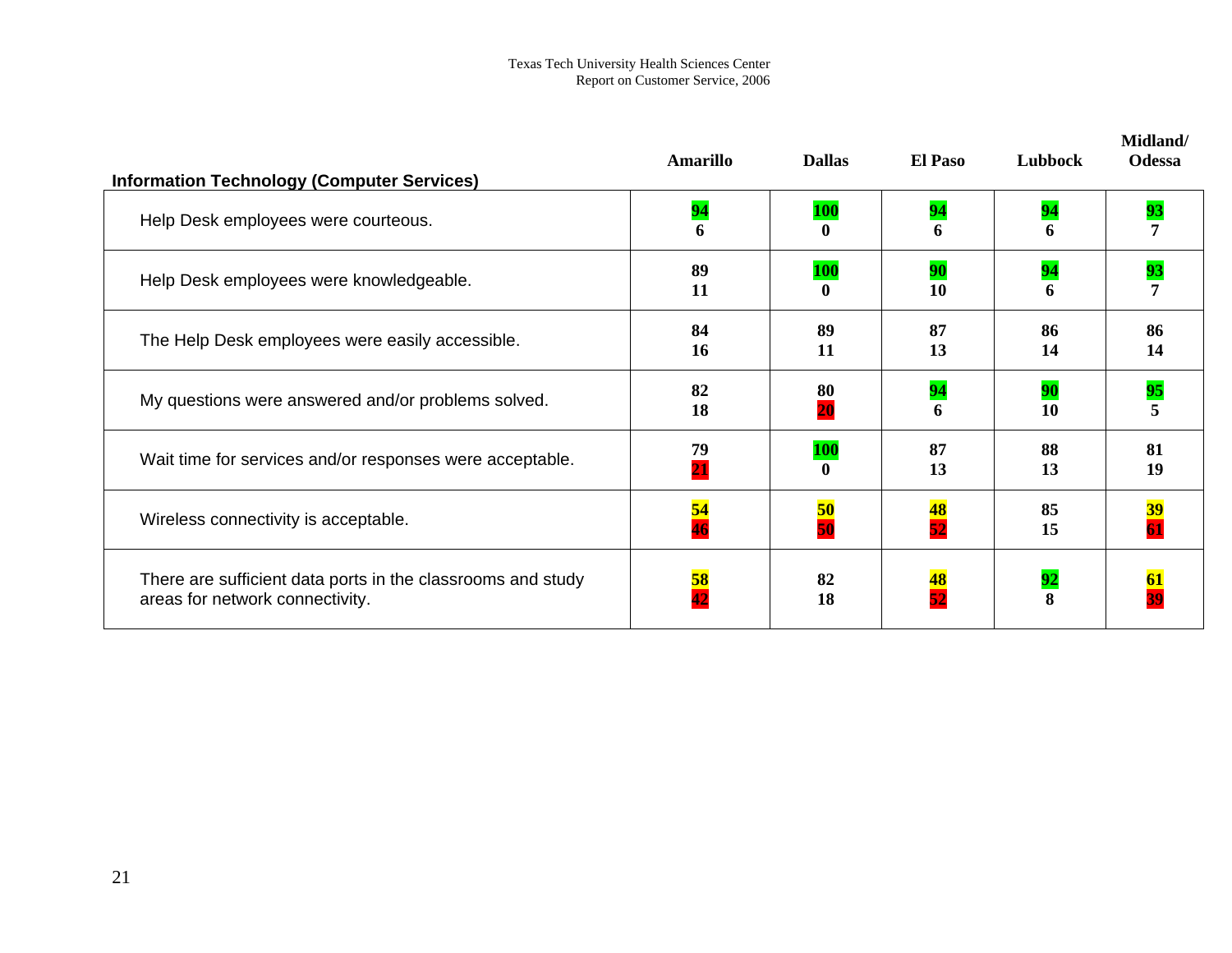| <b>Adequacy of Your School's HSC Website</b>                                     | Amarillo                      | <b>Dallas</b> | El Paso         | Lubbock  | Midland/<br><b>Odessa</b> |
|----------------------------------------------------------------------------------|-------------------------------|---------------|-----------------|----------|---------------------------|
| The information/services I need on-line are available on my<br>school's website. | 96<br>$\overline{\mathbf{4}}$ | <b>100</b>    | 88<br>12        | 95       | 80                        |
| My school's website information is easy to find.                                 | 85<br>15                      | 77<br>23      | $\frac{70}{30}$ | 87<br>13 | 87<br>13                  |
| My school's website information is accurate.                                     | 85<br>15                      | 83<br>17      | 84<br>16        | 95       | 79                        |
| My school's website information is up-to-date.                                   | 81<br>19                      | 83<br>17      | $\frac{78}{22}$ | 93       | 78<br>22                  |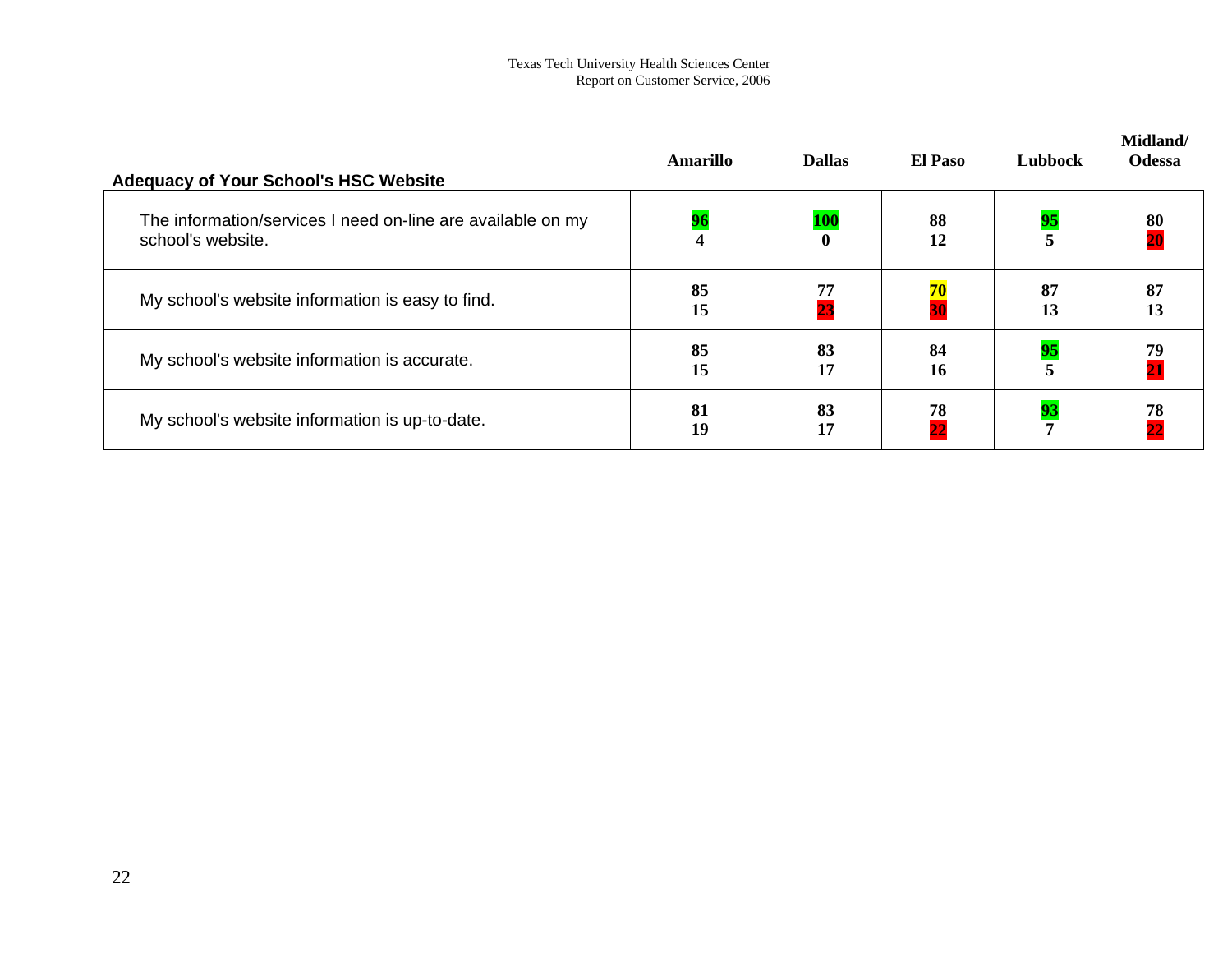| <b>TechLink</b>                                                                                                  | <b>Amarillo</b>       | <b>Dallas</b>                 | <b>El Paso</b> | Lubbock               | Midland/<br><b>Odessa</b>             |
|------------------------------------------------------------------------------------------------------------------|-----------------------|-------------------------------|----------------|-----------------------|---------------------------------------|
| TechLink classes were equivalent to face-to-face instruction.                                                    | 36<br>$\overline{64}$ | 31<br>69                      |                | $\frac{33}{67}$       | <b>19</b><br>$\overline{\mathbf{81}}$ |
| The TechLink class instructor used the videoconferencing<br>system effectively to provide classroom instruction. | 81<br>19              | 85<br>15                      |                | 81<br>19              | $\frac{73}{27}$                       |
| TechLink classroom difficulties did not interfere with my<br>learning experience.                                | <mark>46</mark><br>54 | $\frac{38}{62}$               |                | 41<br>59              | $\frac{27}{73}$                       |
| Any TechLink classroom equipment malfunctions were<br>corrected on a timely basis.                               | 64<br>$\overline{36}$ | 92<br>8                       |                | 73<br>$\overline{27}$ | 42<br>58                              |
| TechLink operations technicians were courteous.                                                                  | 87<br>13              | 92<br>8                       |                | 93<br>7               | 98<br>$\overline{2}$                  |
| TechLink operations technicians were knowledgeable                                                               | 92<br>8               | 92<br>$\overline{\mathbf{8}}$ |                | 92<br>8               | 85<br>15                              |
| I found WebCT to be a valuable learning tool in my TechLink<br>class                                             | 80<br>$\overline{20}$ | 92<br>8                       |                | 86<br>14              | 76<br>$\overline{24}$                 |
| <b>Degree Program</b>                                                                                            |                       |                               |                |                       |                                       |
| I would recommend my Health Sciences Center Degree<br>Program to a friend.                                       | 74<br>$\overline{26}$ | 69<br>31                      | 57<br>43       | 87<br>13              | 85<br>15                              |
| Overall, I am highly satisfied with my educational program.                                                      | 66<br>$\overline{34}$ | 54                            | 54             | 83<br>17              | 89<br>11                              |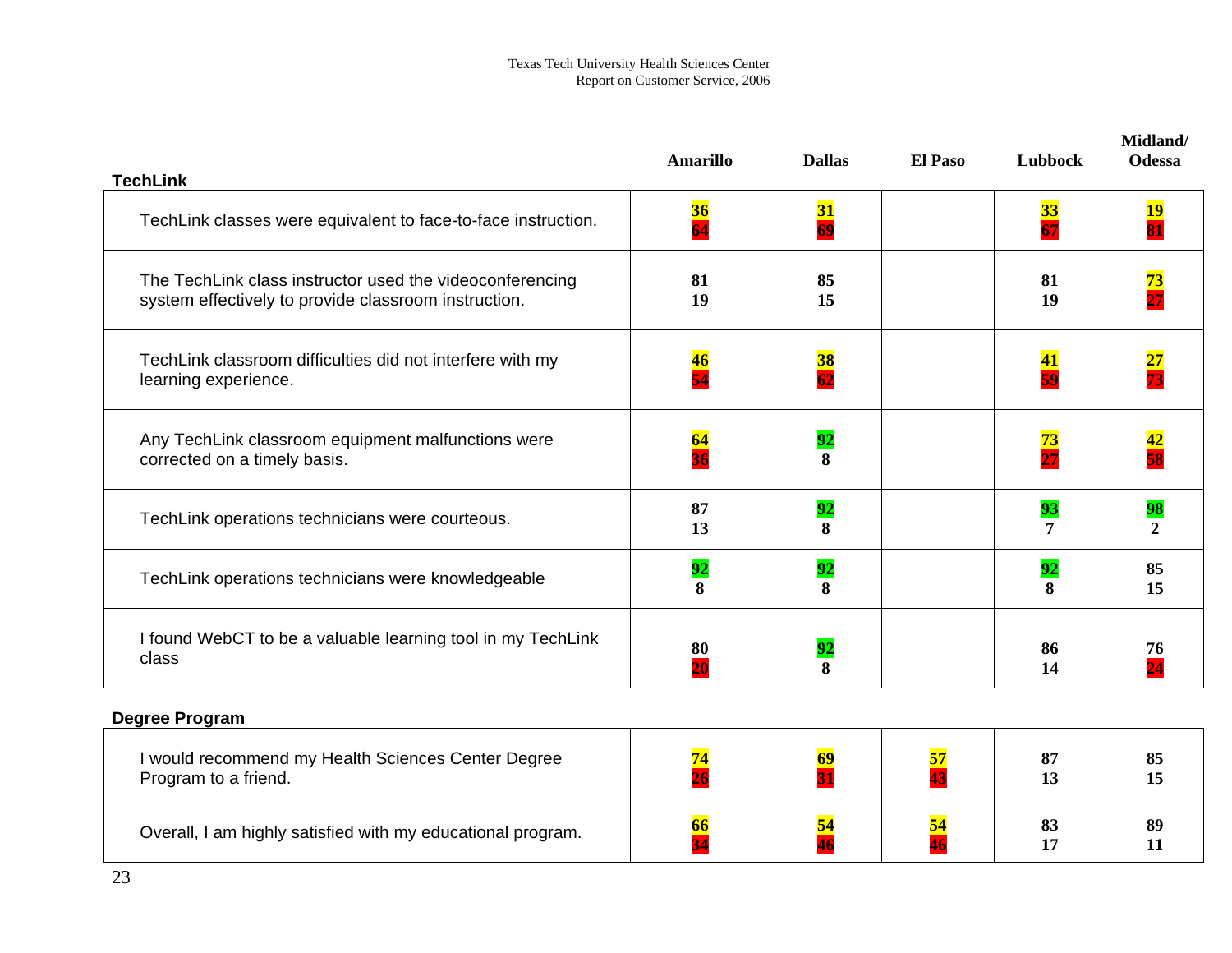| <b>Student Senate</b>                                              | <b>Amarillo</b> | <b>Dallas</b>   | <b>El Paso</b>  | Lubbock         | Midland/<br><b>Odessa</b> |
|--------------------------------------------------------------------|-----------------|-----------------|-----------------|-----------------|---------------------------|
| am aware of the role of the Student Senate at the TTUHSC.          | $\frac{73}{27}$ | <b>36</b>       | 45<br>55        | <b>58</b>       |                           |
| am satisfied with the role of the Student Senate at the<br>TTUHSC. | $\frac{73}{27}$ | $\frac{43}{57}$ | $\frac{60}{40}$ | $\frac{74}{2}$  | $\frac{25}{75}$           |
| am aware of my school's Student Senate<br>representatives.         | $\frac{74}{26}$ | $\frac{64}{36}$ | 42<br>58        | $\frac{63}{37}$ |                           |
| I am aware of activities sponsored by the Student Senate.          | $\frac{64}{36}$ | <b>30</b>       | $\frac{46}{54}$ | $\frac{53}{47}$ |                           |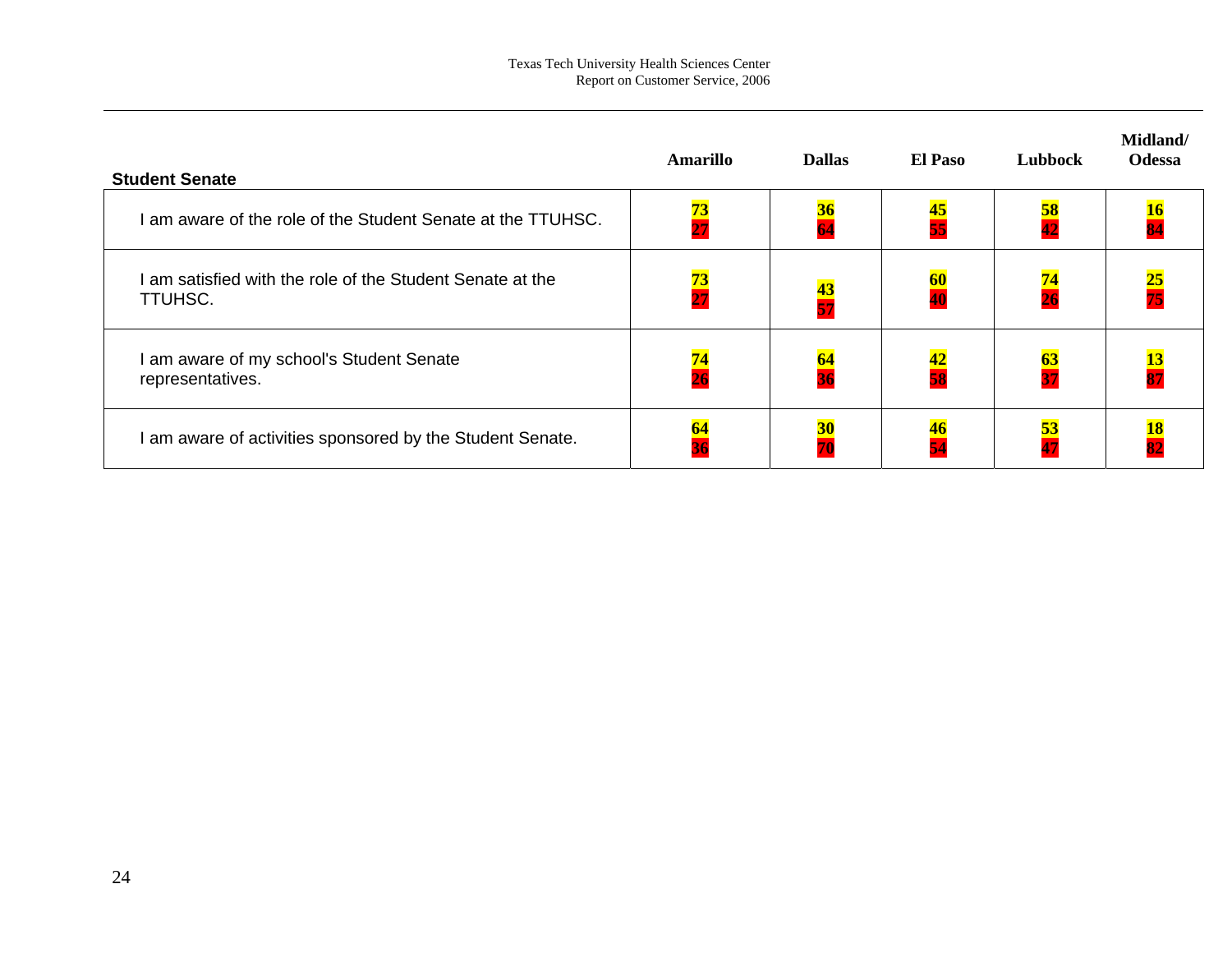### **Section 4**

### **Analysis of the findings identified from the customer satisfaction assessment**

### Methodology

The survey analysis was simplified by combining the strongly agree and agree percentages into one score and the strongly disagree and disagree percentages into one score. A positive trend score of 90% and above was set to designate the areas where schools and campuses are going above and beyond their customers' expectations. A less than positive trend was established at 75% and below to designate the specific areas departments can improve. A negative trend as set at 20% to show areas where there is a high dissatisfaction and immediate attention is required.

### Summary

Summary by Schools: Students in the four schools overall gave relatively positive ratings to academic and career advising/mentoring, HSC Student Services including financial aid applications and the Registrar, Student Affair offices for individual schools, the Bursar's Office, library resources, facilities, equipment, security, information technology and individual school websites. Exception were seen in the School of Pharmacy were students were overall dissatisfied with academic career advising/mentoring, computer resources/services and certain aspects of TechLink. School of Allied Health students were also dissatisfied with certain aspects of TechLink. Students in all the schools were overall dissatisfied with health insurance, health care provider, and the Student Senate. In addition, students in Medicine, Nursing and Pharmacy were generally dissatisfied with their degree programs.

Summary by Campuses: In general, students on all five campuses (Amarillo, Dallas, El Paso, Lubbock and Midland/Odessa) were overall satisfied with Student Services, Student Affairs, student billing and monetary disbursement, library resources, facilities, equipment, security, information technology and school websites. However, there were exceptions. Students on the Dallas and El Paso campuses were overall dissatisfied with academic and career advising/mentoring, library hours of operation, availability of computer equipment, and wireless connectivity. Student on the Amarillo and Midland/Odessa campuses were overall dissatisfied with the adequacy of library study facilities, number of data ports in the classrooms and study areas with network connectivity. Students on all campuses were generally dissatisfied with health insurance, health care providers and the student senate. Finally, students on the Amarillo, Dallas and El Paso campuses were generally dissatisfied with their degree programs.

### Improvements to the Survey Process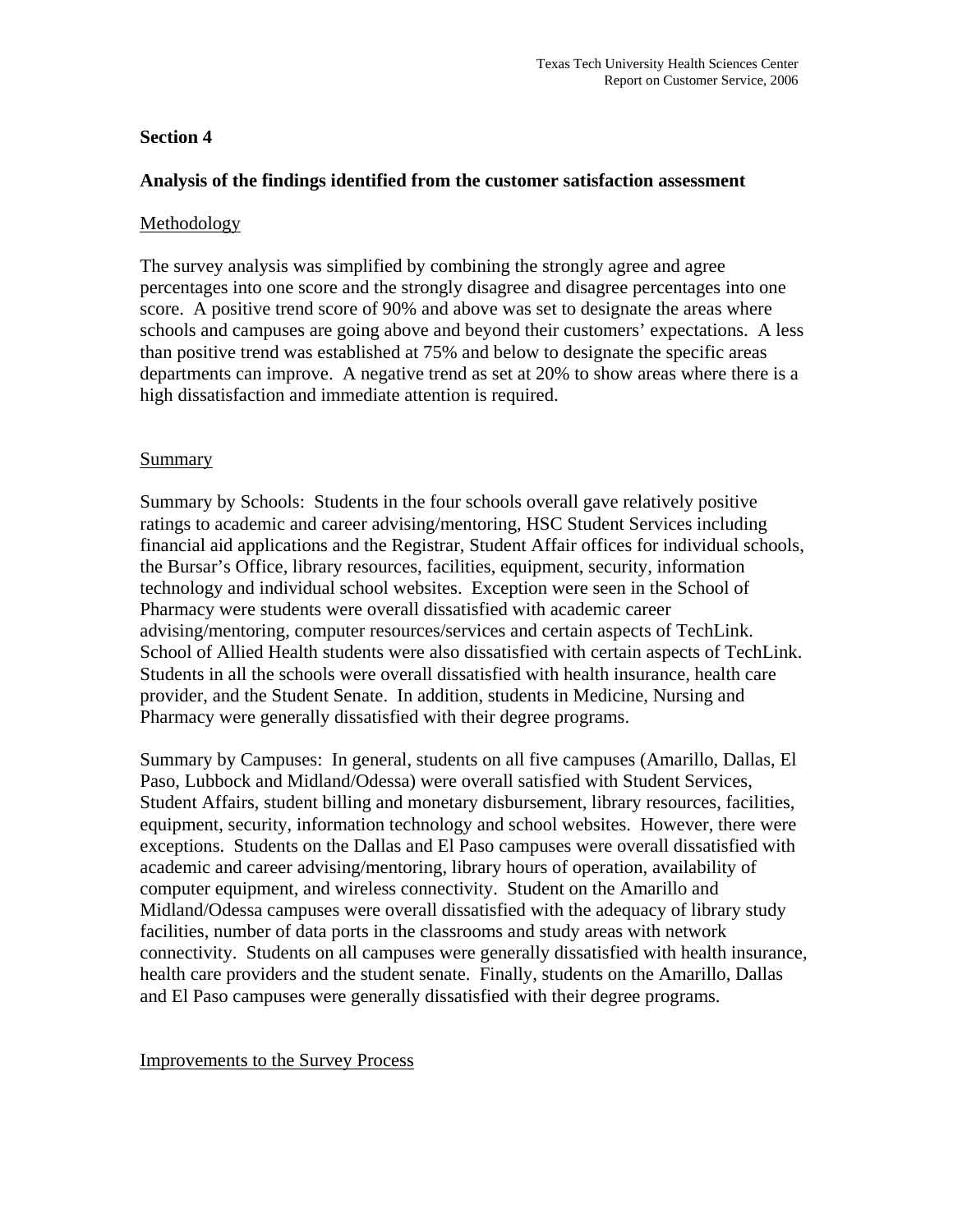There are several improvements to the survey process that will be implemented in 2007. The survey will be administered annually to all TTUHSC students. We are converting the paper and pen survey to one that can be completed online. We are also considering incentives to increase the survey return rate.

### Improvements to Processes

Several processes have been improved as a direct result of the 2004 Customer Service Survey.

The Office of Student Services was relocated directly across from the student synergistic center, which is a newly created student center. Improvements to the Synergistic Center include new exercise equipment (free standing weights, elliptical and recumbent bikes and treadmills) and new gaming equipment (air hockey and shuffleboard). In addition, new computer work stations have been added for student use. The center is open 24 hours a day, 7 days a week to any TTUHSC student.

Student Services continues to utilize a student announcement page and email to communicate events and changes to policies to specific groups of students. Student services developed a website (www.ttuhsc.edu/studentservices) which includes support services information as well as "hot happenings" and quick links for important information.

The Lubbock campus Office of Student Services extended their hours to include availability during the lunch hours so that students can be seen from 8:00am – 5:00pm, Monday though Friday.

The Office of Student Services convenes quarterly meetings with representatives from offices and departments responsible for delivering support services to students. The purpose of these meetings is to exchange information, share concerns, and discuss new innovations that would benefit our customers. This committee has been instrumental in improving customer service.

The Financial Aid Office has significantly increased the number of staff cross training to better meet the needs of our students. This has greatly increased the office's ability to immediately answer student's questions. The Financial Aid Office is utilizing email notification for student awards. This has reduced the delay in notifying the students of their award eligibility.

The Registrars' Office is implementing a new student information system that will provide added functionality and services to students, faculty and staff. The system will be available 24 hours a day, 7 days a week. The Registrars' Office has hired two new programmers to support the student information needs of departments.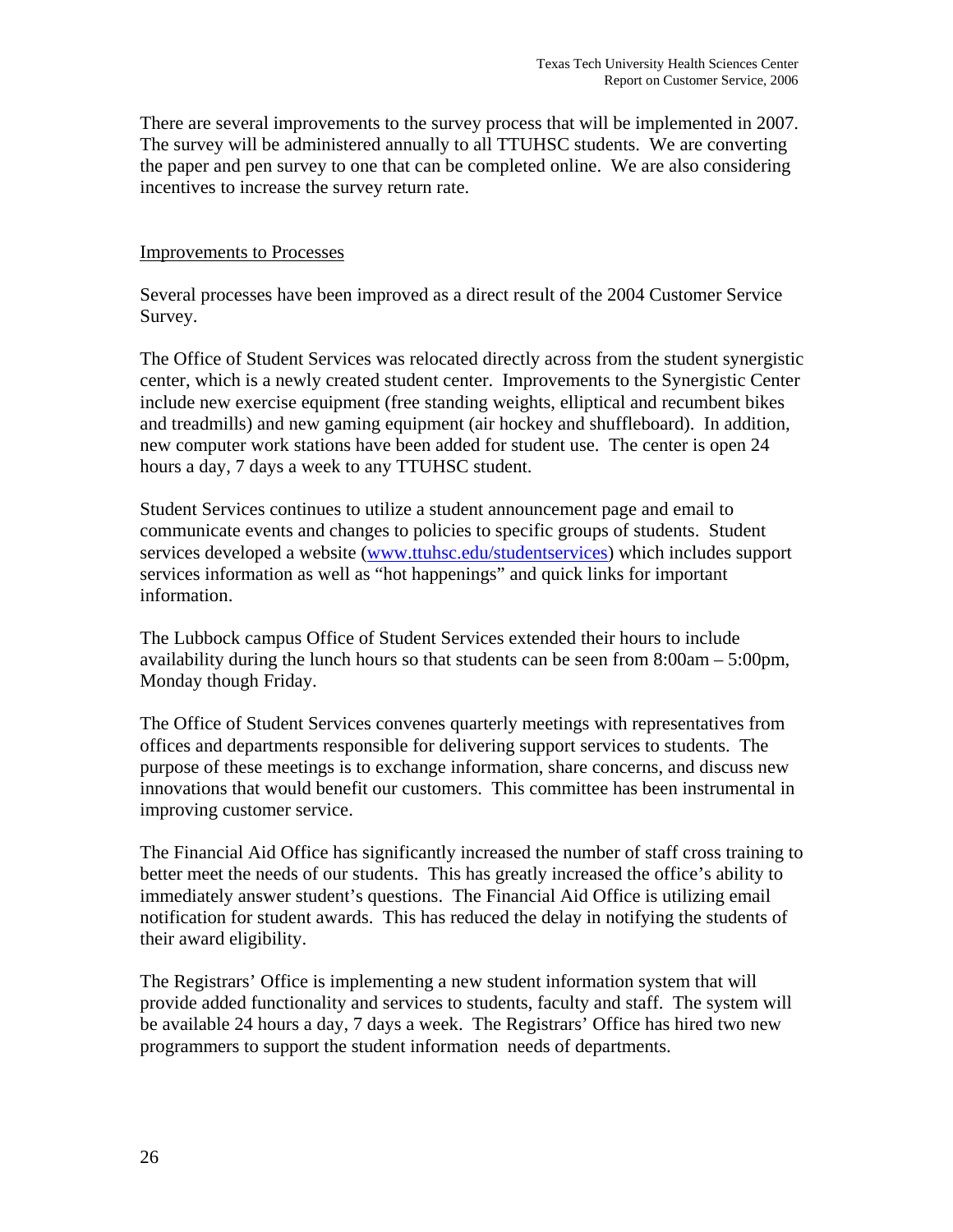### **Section 5**

### **Performance measure information related to customer service standards and customer satisfaction**

### **Outcome Measures:**

The majority of our students strongly agreed or agreed that TTUHSC departments are meeting their needs.

Many of our students wrote comments regarding service delivery. The comments were summarized and distributed to appropriate schools and departments for consideration in their customer service improvement efforts.

Student focus groups will be formed to clarify the student comments and evaluations. The results of these focus group will be shared with schools and departments on all campuses.

### **Output Measures:**

The total number of students surveyed was 591. The total number of students served was 2375.

### **Efficiency Measures:**

The costs associated with the survey were the personnel time to: conduct student focus groups, prepare and typeset the survey, travel to the campuses to conduct and retrieve the surveys, and analyze the data. Other direct costs were paper and travel expenses to the campuses.

### **Explanatory Measures:**

There were 2375 customers identified. There were several customer groups surveyed:

- Medical Students
- Allied Health Sciences Students
- Nursing Students
- Pharmacy Students

### **Estimated performance for fiscal year 2006**

TTUHSC will focus on the following areas to improve customer satisfaction scores:

• Academic and career advising/mentoring in the School of Pharmacy